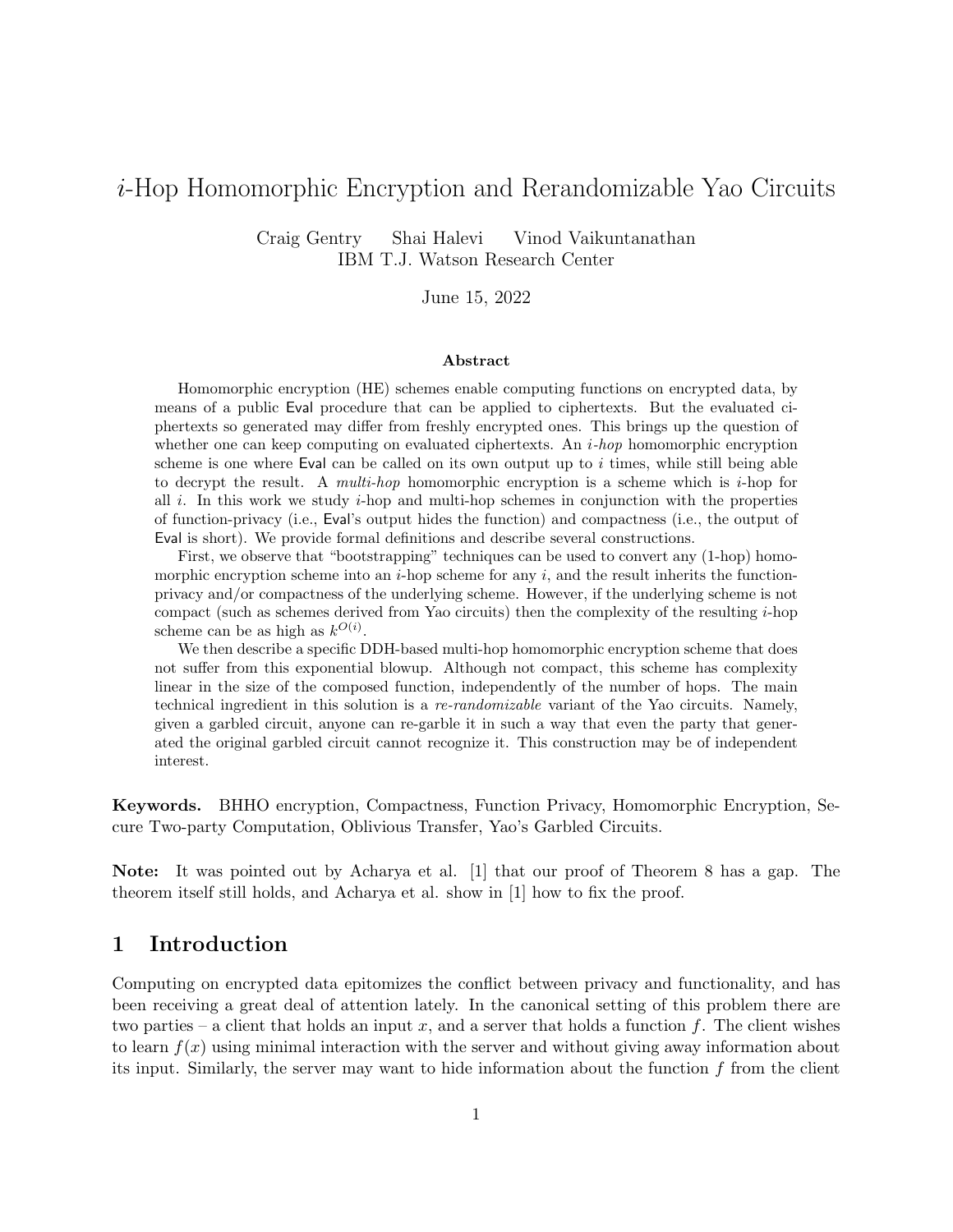(except, of course, the value  $f(x)$ ). This problem arises in a wide variety of practical applications such as secure cloud computing, searching encrypted e-mail and so on.

One way to achieve this goal is via the paradigm of "computing with encrypted data" [15]: namely, the client encrypts its input  $x$  and sends the ciphertext to the server, and the server "evaluates the function  $f$  on the encrypted input". The server returns the evaluated ciphertext to the client, who decrypts it and recovers the result. An encryption scheme that supports computation on encrypted data is called a homomorphic encryption (HE) scheme. Namely, in addition to the usual encryption and decryption procedure, it has an evaluation procedure, that takes a ciphertext and a function and returns an "evaluated ciphertext", which can then be decrypted to obtain the value  $f(x)$ . Over the years there were many proposals for encryption schemes that support computations of some functions on encrypted data. In this work, however, we are only interested in schemes that allow computation of any function on encrypted data.

A trivial implementation of the evaluation procedure is for the evaluated ciphertext to include both the original ciphertext and the function  $f$ , and for the client to decrypt the original ciphertext and then evaluate  $f$  on the result. The problem with this trivial solution is that it does not hide the server's function from the client, and that it does not offload any of the client's work to the server. We are therefore interested also in the properties of function privacy (meaning that the evaluated ciphertext hides the function) and *compactness* (meaning roughly that the work involved in decrypting the evaluated ciphertext is less than in computing the function "from scratch").

### 1.1 Homomorphic encryption vs. secure function evaluation

Cachin, Camenisch, Kilian, and Müller  $[6]$  observed that the paradigm of "computing with encrypted data" with function privacy can be instantiated using any two-message protocol for twoparty secure function evaluation (SFE). Indeed, the specifications of these two primitives are very similar: we can think of the first message in a 2-message SFE protocol as "encrypting" the first party's input, and the second message is the evaluation of a function held by the second party on that encryption.

Following the observation of Cachin et al., there is a simple folklore construction of public-key homomorphic encryption scheme from any two-message SFE protocol and an auxiliary CPA-secure public key encryption (e.g., [10, 4], see also Section 1.3 below). In particular, this construction can be used to convert a protocol based on Yao's garbled circuits [19] into a public-key homomorphic encryption scheme. The resulting scheme is function private but not compact: the client complexity is linear in the circuit size of the evaluated function  $f$ .

Many other schemes for "computing with encrypted data" can be found in the literature, with client complexity that depends in various forms on the complexity of the evaluated function  $f$  (e.g., its truth-table size [11], circuit depth [16], branching-program length [10], polynomial degree [2], etc.) The new scheme of Gentry [8] and its variants [18, 17] are the first schemes where the client complexity is independent of the complexity of f.

A remark about "fully homomorphic" encryption. We note that the schemes in [8, 18, 17] are unique in that evaluated ciphertexts can be made statistically close to freshly encrypted ones. We refer to schemes with this property as "fully homomorphic" (as opposed to just "homomorphic" for schemes without this property). It is easy to see that fully homomorphic schemes are both compact and function private. Also, all the issues with multi-hop evaluation that we consider in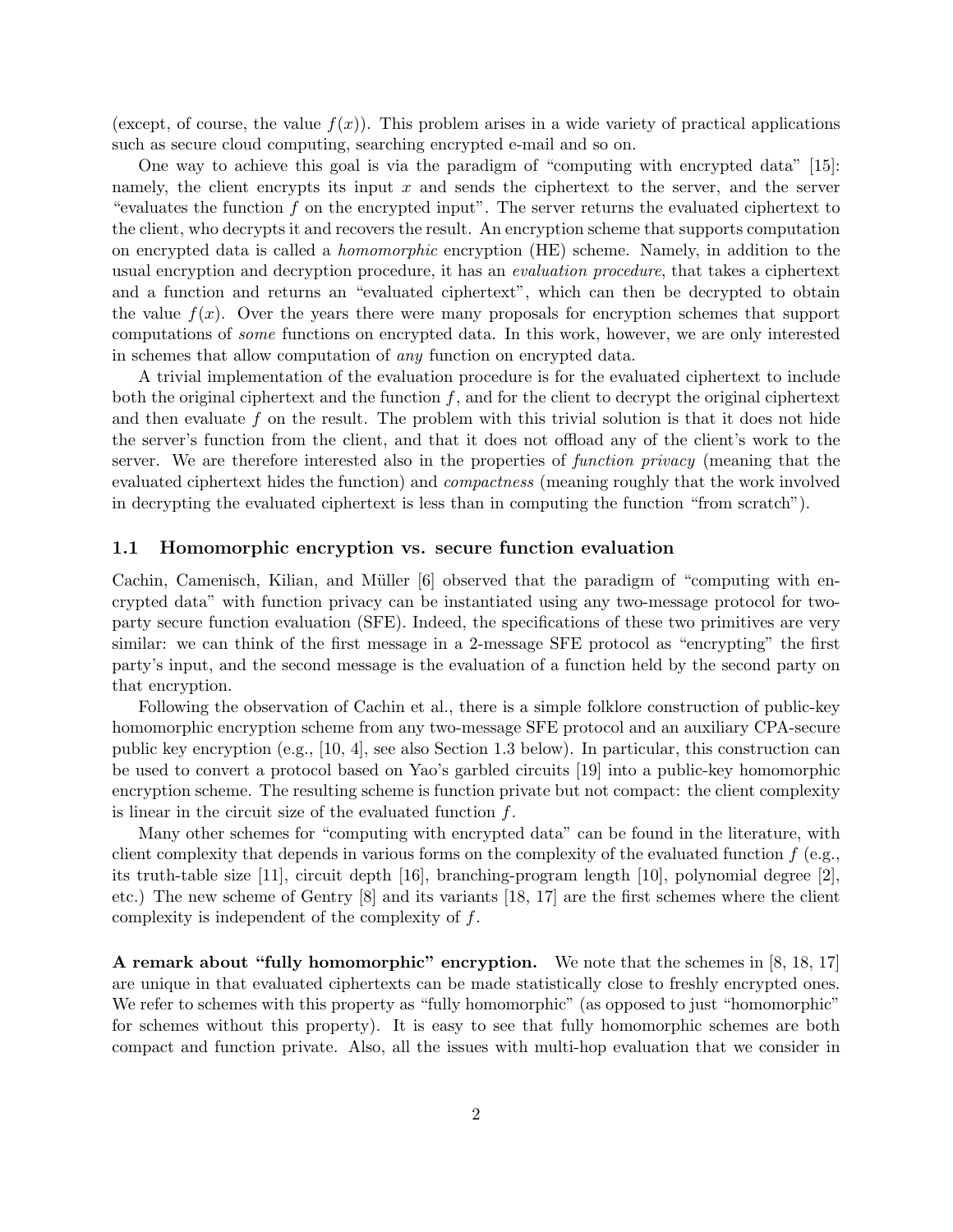this work are trivialized for such schemes. For that reason, fully homomorphic schemes are not the focus of the current work.

### 1.2 Multi-Hop Homomorphic Encryption

Beyond the simple client-server setting from above, computing with encrypted data is useful also in settings where several functions are computed on the same encrypted data. For example, consider an email message encrypted under the public-key of Alice, which is sent to alice@yahoo.com and promptly forwarded to alice@gmail.com. Both Yahoo and Google have their own spam-tagging algorithms that they want to apply to incoming emails, hence we may want to use a homomorphic encryption scheme so that they can apply these algorithms to the encrypted email. In this example, Yahoo can apply its spam-tagging algorithm to the encrypted email and produce an (encrypted and) tagged email, and then Google needs to apply its own spam-tagging algorithm to the result.

Another application with similar requirements is the setting of "autonomous mobile agents" that was considered by Cachin et al. [6]. In this application, a software agent is originated in some node in the network, and includes within it an encryption of data from that node. The agent then roams the network, visiting one node after another, and at each visited node it computes a function that depends on its current state and on the data from the visited node. Finally, the agent returns to its originator, and the originator learns the result of the composed function from all the visited nodes, as applied to the original data.

What we need in these applications is a *multi-hop* homomorphic encryption scheme, where the homomorphic function evaluation can be applied not only to a fresh ciphertext, but also a ciphertext that was already subjected to another homomorphic evaluation. We stress that evaluated ciphertexts may be very different from fresh ciphertexts, and it is not clear that the evaluation procedure of the scheme can process this modified form. (Indeed, homomorphic encryption schemes that are derived from generic secure computation protocols tend to have this problem; see below.) Cachin et al. [6] described a solution to the multi-hop setting based on Yao circuits, and our second construction in this work is an extension of that solution.

The multi-hop setting implies a new function-privacy requirement, namely *multi-hop function* privacy. For example, in the mail-forwarding example above, Google may worry that Yahoo! will try to collude with the sender and receiver of the email, in order to learn something about Google's spam-tagging techniques. Indeed, the solution of Cachin et al., which is described in Section 1.3 below, suffers from exactly this problem. Ensuring multi-hop function privacy is the main focus of our work.

#### 1.3 Homomorphic encryption from Yao circuits

For the sake of concreteness, we now describe the folklore construction of (1-hop) homomorphic encryption from any two-message SFE protocol, and the extension of Cachin et al. to the multi-hop setting based on Yao circuits. Consider the structure of a two-message SFE protocol where a client holds an input x, a server holds a function f, and the client wishes to receive  $f(x)$ .

• The client sends to the server a message that "encodes" its input  $x$ , and yet does not reveal  $x$  to a computationally bounded server. In other words, the client's message acts as an encryption  $of x.$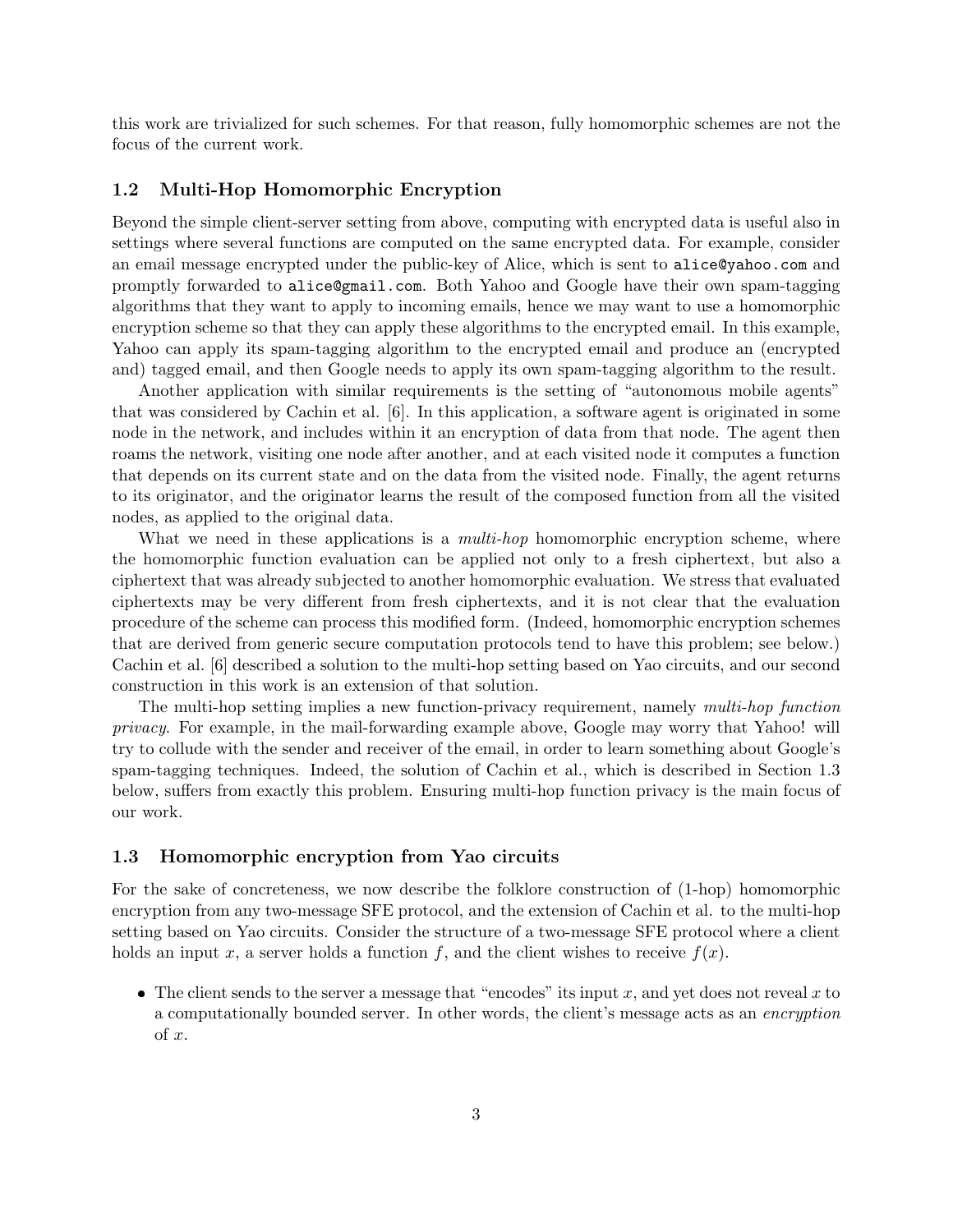- The server's response encodes the result of the computation (namely  $f(x)$ ), and yet, reveals no more information to the client about the function  $f$ . In other words, the server essentially performs a function-private evaluation of the function f on an encrypted input.
- The client recovers the result  $f(x)$  from the server's message, using her secret randomness. This is the decryption procedure.

The above is still not quite a public-key encryption scheme: in particular, there is no public key involved, and the same party (the client) is doing both the encryption and the decryption. In contrast, a public key homomorphic encryption should be thought of as a three-player game: first a recipient publishes a public key, then a sender (client) encrypts the data  $x$  under that public key, next an evaluator (server) computes a function  $f$  on the encrypted data, and finally the recipient decrypts the result and recovers  $f(x)$ .

Fortunately, we can get a public key HE scheme from a two-message SFE protocol by using an auxiliary standard public-key encryption scheme: The recipient chooses a public/secret key pair for some semantically secure encryption scheme, the sender sends the first-message SFE message and in addition also the encryption of the SFE randomness under the public key, and the evaluator forwards the encrypted randomness to the recipient together with the second-message SFE message. The recipient uses its secret key to decrypt and recover the SFE randomness, and then uses the SFE procedure with this randomness to recover  $f(x)$ .

Extending to more than one hop. Consider next the setting where there is a sender who holds an input x, two evaluators  $E_1$  and  $E_2$  who hold functions  $f_1$  and  $f_2$  respectively, and the recipient wishes to receive  $f_2(f_1(x))$ . To achieve this, the client would like to compute an encryption of x and send it to the first evaluator, who computes an encryption of  $f_1(x)$  and passes it to the second evaluator. The question we ask is: Can  $E_2$  now compute on the output of  $E_1$ ? For generic 1-hop homomorphic encryption (such as the construction above from a generic 2-message SFE protocol), we only offer a partial answer to this question: In Theorem 1 we show that "bootstrapping" techniques [8] can be used to transform a 1-hop HE scheme into an  $i$ -Hop scheme for any  $i$ , but the size of the ciphertext could grow by a polynomial factor for every hop (and hence we can only carry out this procedure for a constant number of hops).

On the other hand, a scheme based on Yao's garbled circuits [19] is easy to extend to many hops without the exponential blowup in complexity. Recall that in Yao's garbled circuit construction, the server (who has a function) chooses two random labels for every wire in the circuit that computes that function, and for every gate it computes a "gate gadget" that allows the client to learn one of the output labels if it knows one label on each input wire. The collection of all these gate gadgets is called the "garbled circuit." The server sends the garbled circuit to the client, and engages in an oblivious transfer protocol where it reveals to the client exactly one of the two labels on every input wire (without learning which was revealed). The client uses the gadgets to learn one label on each wire, all the way to the output wires of the circuit. The server also provides the client with a mapping between the output labels and zero/one, hence allowing the client to learn the output.

Cachin et al. [6] noted that this construction is extendable to more than one hop: the second evaluator  $E_2$  receives the garbled circuit from the first evaluator  $E_1$ , and it can now just use  $E_1$ 's output labels for its own input labels, thus "connecting" these two circuits and proceeding with the protocol. Moreover this extension offers a weak form of function privacy: if only the client is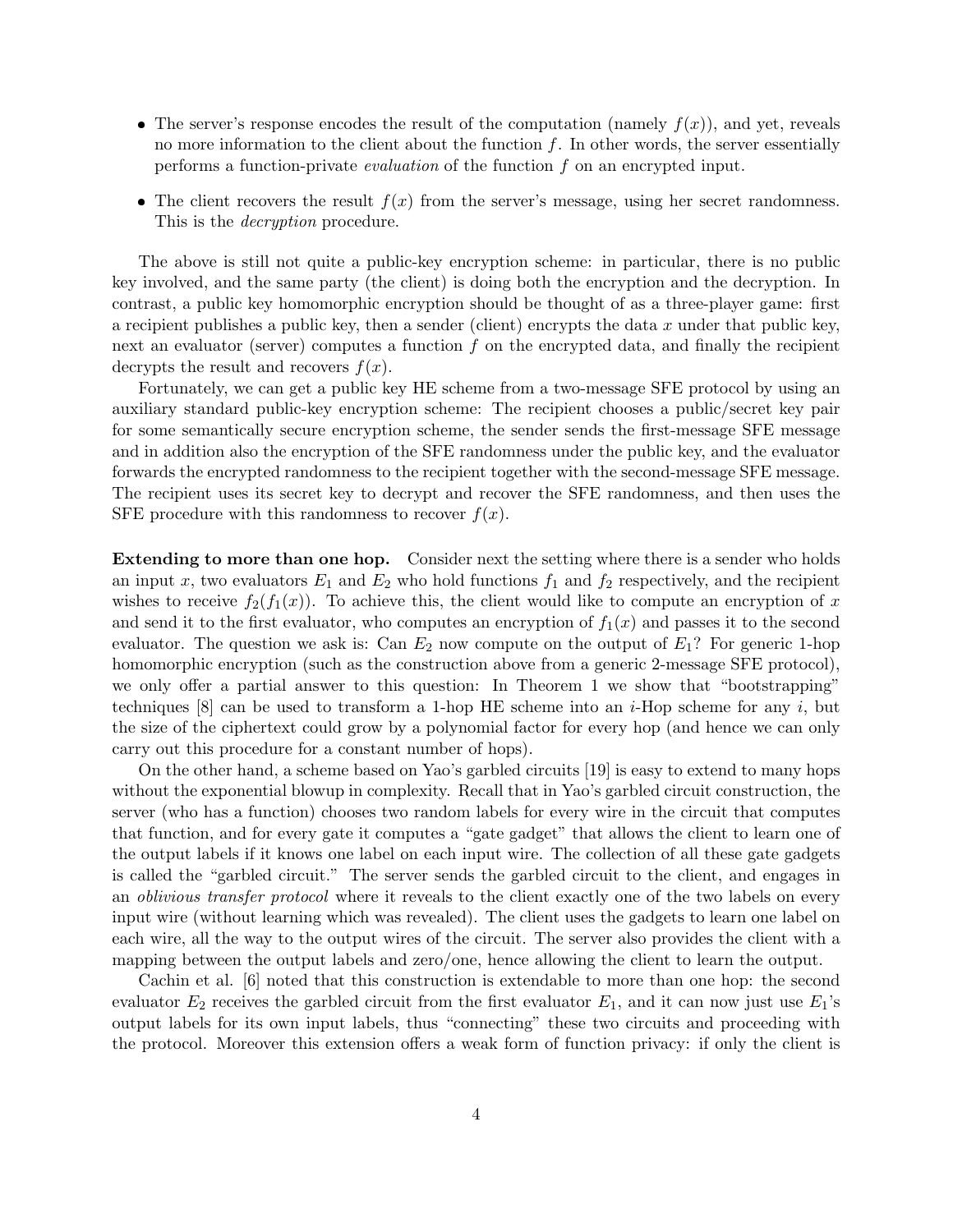corrupted, then the composed garbled circuit looks as if it was generated "from scratch" on the compositions of the two circuits, and thus it hides them from the recipient.

However, privacy breaks down completely when  $E_1$  colludes with the recipient. Now,  $E_1$  knows both the labels for each input wire of the garbled circuit that  $E_2$  prepares. Thus, from the point of view of  $E_1$ , the output of  $E_2$  is not garbled at all, in fact  $E_1$  can completely recover  $f_2$ .

Our main technical contribution is a re-randomizable variant of Yao circuits, allowing  $E_2$  to re-randomize the labels of  $E_1$ 's garbled circuit, thus obtaining privacy even against a collusion of  $E_1$  and the recipient.

#### 1.4 Summary of our results

Definition of multi-hop homomorphic encryption. Informally, in an i-hop HE scheme, a sequence of i functions  $f_1, \ldots, f_i$  can be homomorphically evaluated one by one on a ciphertext c produced by encrypting a message x. This is pictorially depicted as follows. (Here  $E_1, \ldots, E_i$ denote the *i* players – evaluators – that hold the functions  $f_1, \ldots, f_i$ ).

$$
\text{Encryption}(x) \stackrel{c_0 = Enc(x)}{\rightarrow} E_1(f_1, c_0) \stackrel{c_1}{\rightarrow} \dots E_{j-1}(f_{j-1}, c_{j-2}) \stackrel{c_{j-1}}{\rightarrow} \overline{E_j(f_j, c_{j-1})} \stackrel{c_j}{\rightarrow} \dots \stackrel{c_i}{\rightarrow} \text{Decryption}
$$

A multi-hop HE scheme is simply an *i*-hop scheme that works for any (polynomial) *i*.

The definition of multi-hop function privacy requires that for every  $j \in [d]$ , even if all the evaluators except  $E_j$  combine their information, they still learn no information about  $f_j$  (other than its input and output). The formal definition is simulation-based, extending the (1-hop) definition of Ishai and Paskin [10]. In this work we only deal with the honest-but-curious setting, and only consider the case where all but one of the evaluators are corrupted (as opposed to an arbitrary subset of them). Treatment of the more general cases is left for future work.

**Construction I:** 1-hop  $\rightarrow i$ -hop. In Section 3, we show how to convert a 1-hop HE scheme into an *i*-hop HE scheme for any *i*. This construction uses a bootstrapping technique, similar to [8]: given a function f and an evaluated ciphertext c that decrypts to some value  $x$ , we can express the value  $f(x)$  as a function of the secret key,  $F_{f,c}(SK) \stackrel{\text{def}}{=} f(\text{Dec}(SK, c)) = f(x)$ . If we add to the public key a fresh encryption of the secret key, we can then use the evaluation procedure of the scheme to evaluate  $F_{f,c}$  on this fresh encryption, thus obtaining a ciphertext that decrypts to  $f(x)$ . As described, this construction relies on circular security of the underlying scheme (since we publish an encryption of the secret key). Just as in [8], we can avoid relying on circular security and still support up to i hops, by having i public/secret key pairs and encrypting the  $j$ 'th secret key under the  $j + 1$ 'st public key.

We note, however, that for non-compact HE schemes, the size of the evaluated ciphertext can be polynomially larger than the size of the evaluated function. Hence the ciphertext in the resulting *i*-hop scheme could grow by a factor of up to  $k^{O(i)}$  after *i* hops, where k is the security parameter. Thus, this construction is viable only for a constant number of hops. Since by the folklore construction (described in section 1.3), the existence of 1-hop HE schemes is equivalent to the existence of two-message SFE protocols, we get:

Theorem 1 (Informal) If two-message secure function evaluation protocols exist, then for any constant i there is a public key encryption scheme  $\mathcal{H}^{(i)}$  which is *i*-hop homomorphic and *i*-hop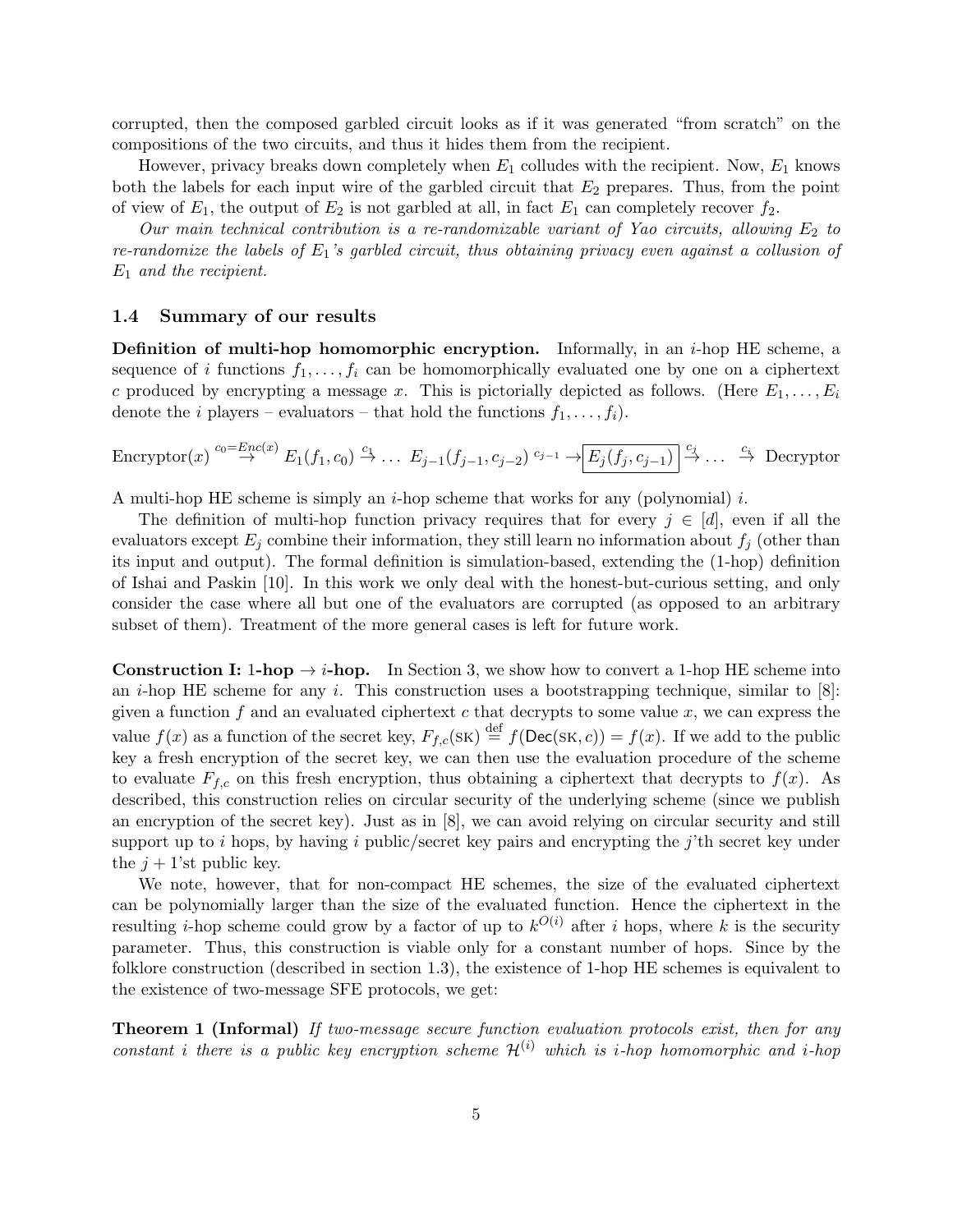function-private. There is a fixed polynomial  $q(k)$  in the security parameter k such that on evaluating functions  $f_1, \ldots, f_i$  on a fresh ciphertext of  $\mathcal{H}^{(i)}$ , the resulting evaluated ciphertext has size at  $most \left(\sum_{j=1}^i |f_j|\right) \cdot q(k)^i.$ 

We also note that if the underlying 1-hop HE scheme is compact, then the construction above can be carried out without the exponential blowup, hence we can extend it to an  $i$ -hop scheme for any polynomial i. Moreover, similar bootstrapping techniques can be used to combine two 1-hop HE schemes – one compact but not private and the other private but not compact – into a single 1-hop scheme which is both private and compact. Using the construction above we can then extend it to a compact and private i-hop scheme for any polynomial i.

Theorem 2 (Informal) Assume that there exist a 1-hop compact HE scheme, and a (possibly different) 1-hop function-private HE scheme. Then, for every polynomial  $p(k)$  there is an encryption scheme  $\mathcal{H}^{(p)}$ , which is  $p(k)$ -hop homomorphic and  $p(k)$ -hop private. There is a fixed polynomial  $q(k)$ such that on evaluating functions  $f_1, \ldots, f_{p(k)}$  on a fresh ciphertext of  $\mathcal{H}^{(p)}$ , the resulting ciphertext has size  $q(k)$  (independent of the size of the functions  $f_i$ ).

Construction II: Re-randomizable Yao  $\rightarrow$  multi-hop. In Section 5, we describe a scheme that can handle any polynomial number of hops, and is semantically secure and function private under the decisional Diffie Hellman assumption. The size of the ciphertext in this scheme grows linearly with the size of the functions that are evaluated on the ciphertext, but independently of the number of hops.

This encryption scheme essentially amends the Yao-garbled-circuit construction from the previous section, which only offered a weak form of function privacy. The problem there was that the garbled circuit produced by the second evaluator  $E_2$  contains (as a sub-circuit) the garbled circuit produced by  $E_1$ ; this reveals non-trivial information about the function  $f_2$  to the first evaluator. The solution to this problem is to come up with a way to re-randomize Yao garbled circuits. Roughly speaking, this is a procedure that takes a garbled circuit and constructs a random garbled circuit for the same function.

We describe a variant of the garbled circuit construction that allows such re-randomization. For the construction, we rely on the encryption scheme of Boneh-Halevi-Hamburg-Ostrovsky [5], and on the oblivious-transfer protocol of Naor-Pinkas and Aiello-Ishai-Reingold [13, 3] (both of which are based on the decisional Diffie-Hellman assumption, and have "nice" additive homomorphic properties).

**Theorem 3 (Informal)** Under the decisional Diffie-Hellman assumption, there is a public-key multi-hop homomorphic encryption scheme  $\mathcal{H}^*$  which is function-private for any number of hops. Moreover, there is a fixed polynomial  $q(k)$  in the security parameter such that on evaluating functions  $f_1, \ldots, f_d$  on a fresh ciphertext, the resulting ciphertext has size  $\left(\sum_{i=1}^d |f_i|\right) \cdot q(k)$ .

# 2 Definitions of Homomorphic Encryption

Nearly all our definitions rely on a security parameter, which is usually implicit. By  $x \leftarrow X$ and  $x \in_R S$  we denote drawing from a distribution and choosing uniformly from a set. We call a procedure efficient if it runs in time polynomial in the length of its input. We say that two distributions are computationally indistinguishable if any *efficient* distinguisher has only a negligible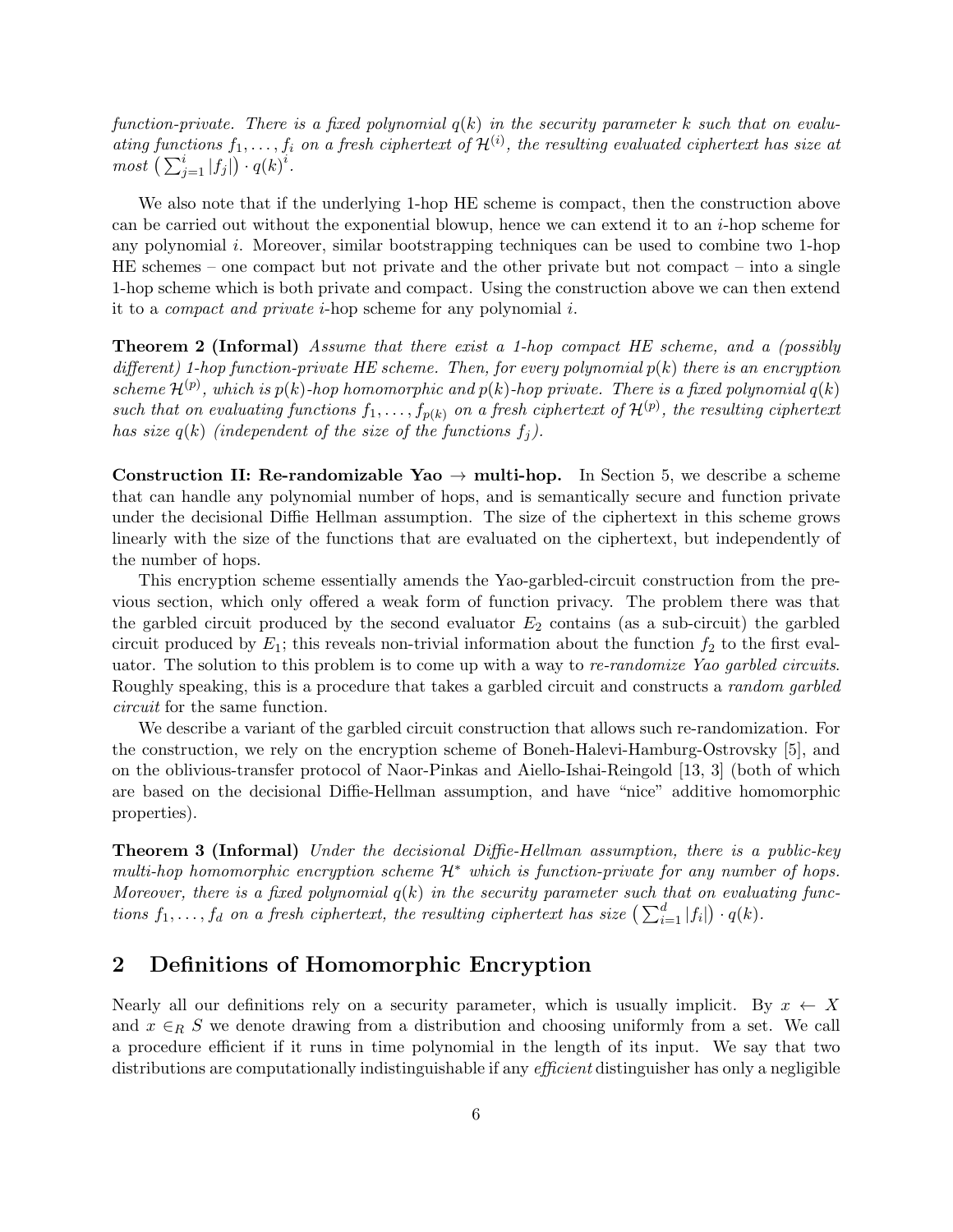advantage in distinguishing them. Throughout the writeup, adversarial algorithms are always nonuniform.

A homomorphic encryption scheme consists of four procedures,  $\mathcal{E} = (KeyGen, Enc, Dec, Exal)$ . KeyGen takes as input the security parameter and outputs a public/secret key-pair, Enc takes the public key and a plaintext and outputs a ciphertext, and Dec takes the secret key and a ciphertext and outputs a plaintext. The Eval procedure takes a description of a function, the public key, and a ciphertext, and outputs another ciphertext.

We sometimes use the convention that these procedures output the randomness that they used, for example writing  $(c', r') \leftarrow \text{Eval}(\text{PK}, f, c)$  rather than just  $c' \leftarrow \text{Eval}(\text{PK}, f, c)$ .

Multi-hop evaluation. We extend the Eval procedure from a single function to a sequence of functions in the natural way. Below we say that an ordered sequence of functions  $\vec{f} = \langle f_1, \ldots, f_t \rangle$ is compatible if the output length of  $f_j$  is the same as the input length of  $f_{j+1}$  for all j. If  $\vec{f}$  is a compatible sequence of t functions, we denote its  $j^{th}$  prefix by  $\vec{f}_j = \langle f_1, \ldots, f_j \rangle$ . The composed function  $f_t(\cdots f_2(f_1(\cdot))\cdots)$  is denoted  $(f_t \circ \cdots \circ f_1)$ .

We define an extended procedure Eval<sup>∗</sup> that takes as input the public key, a compatible sequence  $\vec{f} = \langle f_1, \ldots, f_t \rangle$ , and a ciphertext  $c_0$ . For  $i = 1, 2, \ldots, t$  it sets  $c_i \leftarrow \text{Eval}(\text{PK}, f_i, c_{i-1}),$ outputting the last ciphertext  $c_t$ .

**Definition 1** (*i*-Hop Homomorphic Encryption) Let  $i = i(k)$  be a function of the security parameter. A scheme  $\mathcal{E} =$  (KeyGen, Enc, Dec, Eval) is an *i*-hop homomorphic encryption scheme if for every compatible sequence  $\vec{f} = \langle f_1, \ldots, f_t \rangle$  with  $t \leq i$  functions, every input x to  $f_1$ , every  $(PK, SK)$  in the support of KeyGen, and every c in the support of  $Enc(PK; x)$ ,

$$
\mathsf{Dec}(\mathsf{SK}, \mathsf{Eval}^*(\mathsf{PK}, \vec{f}, c)) = (f_t \circ \cdots \circ f_1)(x)
$$

We say that  $\mathcal E$  is a multi-hop homomorphic encryption scheme if it is *i*-hop for any polynomial *i*.

We note that 1-hop homomorphic encryption is just the usual notion of homomorphic encryption, as formalized, e.g., in [10, Def 5].

#### 2.0.1 Semantic security, function privacy, and compactness

Semantic security (aka CPA security) [9] is defined exactly as in regular public-key encryption schemes (without regard to Eval). We provide the definition here for self containment.

**Definition 2 (Semantic security)** A scheme  $\mathcal{E} =$  (KeyGen, Enc, Dec, Eval) is semantically secure, is any efficient adversary A has at most a negligible advantage in the following game: First KeyGen is run to produce (PK, SK) and A is given PK. Then A produces two target messages  $M_0, M_1$ of the same length. Then a bit  $\sigma$  is chosen at random  $\sigma \in_R \{0,1\}$ , and the adversary gets back the challenge ciphertext, which is computed as  $c \leftarrow \mathsf{Enc}(\mathsf{PK}; M_{\sigma})$ . Finally A outputs a guess  $\sigma'$  for  $\sigma$ . The advantage of A is defined as  $Pr[\mathcal{A}$  outputs  $\sigma' = 1 \mid \sigma = 1] - Pr[\mathcal{A}$  outputs  $\sigma' = 1 \mid \sigma = 0]$ .

We sometimes refer to the same above as the CPA game.

To define function privacy, we view the operation of Eval<sup>∗</sup> as a multi-party protocol with one party per function, and formalize function-privacy as the usual input-privacy property for these parties: roughly speaking, we require that even if the recipient who holds the secret key colludes with all the parties but one, the function of that one party still remains hidden, except perhaps (its size and) the value that this function assumes on a single input.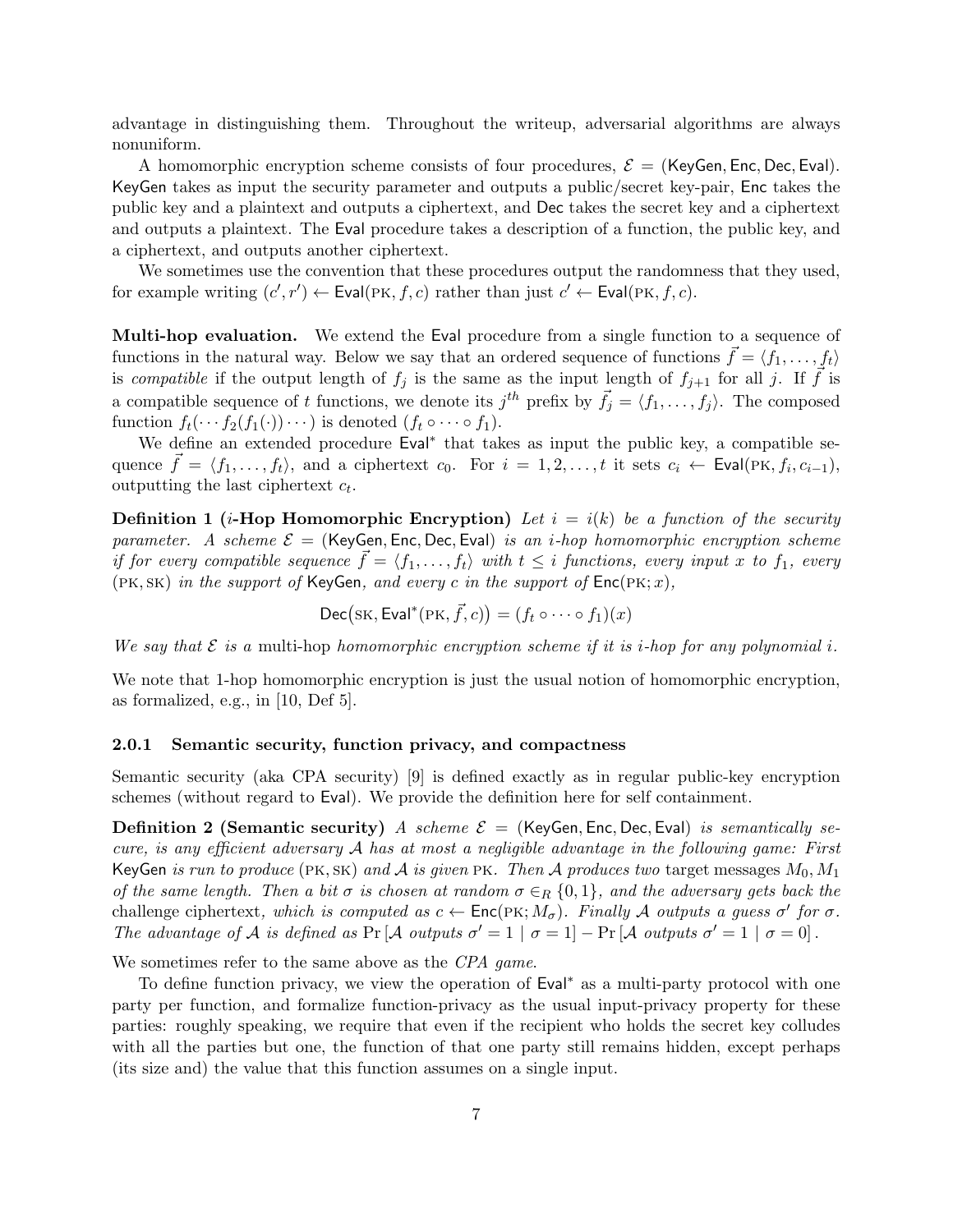**Definition 3 (function privacy - honest-but-curious)** An *i-hop homomorphic encryption scheme*  $\mathcal{E} =$  (KeyGen, Enc, Dec, Eval) is function-private if there exists an efficient simulator Sim such that for every compatible sequence of functions  $\vec{f} = \langle f_1, \ldots, f_t \rangle$  with  $t \leq i$ , every  $j \leq t$ , every input x for f<sub>1</sub>, every (PK, SK) in the support of KeyGen, and every ciphertext  $c_{j-1}$  in the support of Eval<sup>\*</sup> (PK;  $\vec{f}_{j-1}$ , Enc(PK; x)), the following two distributions are indistinguishable (even given x,  $\vec{f}_j$ and  $SK$ ):

Eval(PK;  $f_j, c_{j-1}$ ) and Sim(PK,  $c_{j-1}, 1^{|f_j|}, (f_1 \circ \cdots \circ f_j)(x)$ )

We remark that Definition 3 can be extended in several different ways. An obvious extension would be to consider the malicious case (with or without assuming that the public key and the initial ciphertext were created honestly). A second possible extension is to consider a more general adversarial structure, where the attacker can corrupt an arbitrary subset of the players (the encryptor, the evaluators, and the decryptor), and we still want to ensure the privacy of the non-corrupted ones. Yet another extension to Definitions 1 and 3 is to consider an arbitrary network of functions (and not just a single chain). Finally, one could strengthen the privacy guarantee, requiring that Eval<sup>∗</sup> hides not only the functions that the nodes compute but also the structure of the network itself (e.g., the number of functions in the chain). We leave all of these extensions to future work.

**Definition 4 (Compactness)** A scheme  $\mathcal{E} =$  (KeyGen, Enc, Dec, Eval) is i-hop compact homomorphic if there exists a polynomial  $p(\cdot)$  in (only) the security parameter k, such that decryption of any ciphertext (even one that is the output of Eval<sup>\*</sup>) w.r.t. the security parameter k can be implemented by a circuit of size at most  $p(k)$ .

Namely, for every value of k, there exists a circuit  $\mathsf{Dec}^{(k)}$  of size at most  $p(k)$ , such that the i-Hop property from Definition 1 holds for that decryption circuit.

The name "compactness" is justified by the fact that the length of the evaluated ciphertexts cannot grow beyond  $p(k)$  (regardless of f), if they are to be decrypted by a  $p(k)$ -size circuit. We comment that compactness and function privacy together are still formally weaker than the Ishai-Paskin notion of "privacy with size hiding" [10, Def 8].

# 3 From 1-Hop to i-Hop Homomorphic Encryption

Below we show how to transform a 1-hop HE scheme to an *i*-hop scheme for any constant  $i > 0$ . The price that we pay, however, is that the complexity of the  $i$ -hop scheme (and in particular, the length of the evaluated ciphertexts) may grow as large as  $k^{O(i)}$  (for security parameter k).

The idea is that each evaluator (with function  $f$ ) in the chain, upon receiving the "evaluated ciphertext" c from its predecessor, applies again the evaluation procedure, but not to its original function f. Rather, it applies the evaluation procedure to the concatenation of f with the decryption function, namely to the function  $F_{f,c}(\text{SK}) \stackrel{\text{def}}{=} f(\text{Dec}(\text{SK}; c))$ . This technique, which is reminiscent of Gentry's "bootstrapping" technique [8], works because (by induction) applying  $Dec(SK, c)$  on the previous evaluated ciphertext outputs the value  $(f_{j-1} \circ \cdots \circ f_1)(x)$ .

**The Construction.** Let  $\mathcal{H} = (KeyGen, Enc, Exal, Dec)$  be a function-private homomorphic 1-hop encryption scheme (that need not be compact). Let  $i$  be a constant parameter of the system (that represents the number of hops that we are shooting for). We construct a function-private  $i$ -hop homomorphic encryption scheme  $\mathcal{H}^{(i)} = (\mathsf{KeyGen}^{(i)}, \mathsf{Enc}^{(i)}, \mathsf{Eval}^{(i)}, \mathsf{Dec}^{(i)})$  as follows.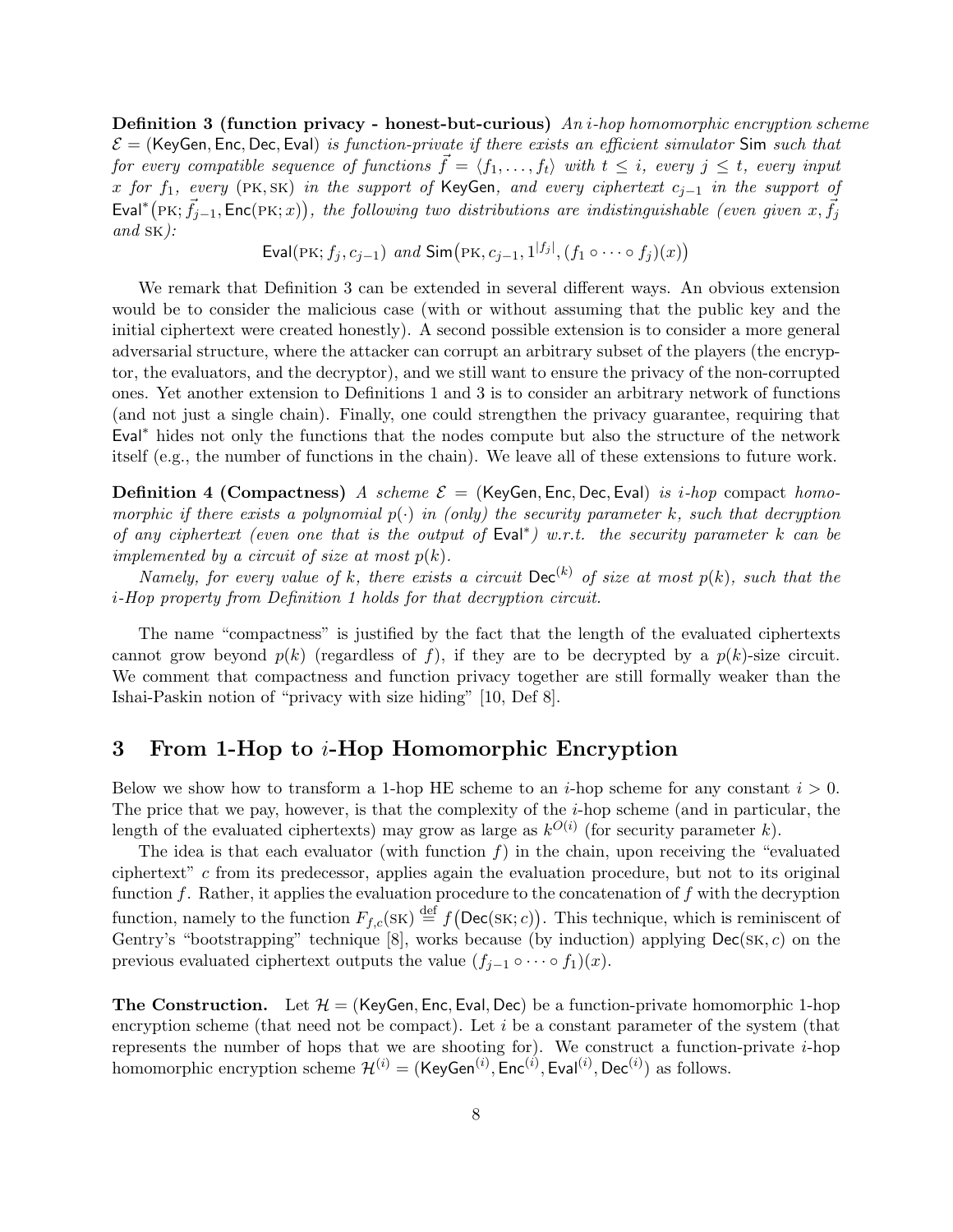KeyGen $^{(i)}$ : Run KeyGen for  $i+1$  times, to get for  $j=0,1,\ldots,i$ :

$$
(\text{PK}_j, \text{SK}_j) \leftarrow \text{KeyGen}, \quad \text{and for } j < i \text{ also: } \alpha_j \leftarrow \text{Enc}\left(\underbrace{\text{PK}_{j+1}}_{\text{key}}; \underbrace{\text{SK}_j}_{\text{ptxt}}\right)
$$

Defining  $\alpha_i = \perp$ , the public key is the set PK<sup>(i)</sup> = {(PK<sub>i</sub>,  $\alpha_j$ ) : j = 0, 1, ..., i}, and the secret key is  $SK^{(i)} = (SK_0, SK_1, \ldots, SK_i).$ 

 $\mathsf{Enc}^{(i)}(\mathrm{PK}^{(i)}; x)$ : Set  $c_0 \leftarrow \mathsf{Enc}(\mathrm{PK}_0; x)$  and output [level-0,  $c_0$ ].

Eval<sup>(i)</sup>(PK<sup>(i)</sup>,  $\tilde{c}$ ,  $f_{j+1}$ ): Parse the ciphertext as  $\tilde{c} =$  [level-j,  $c_j$ ](with  $j < i$  and  $c_j$  an H-ciphertext). Compute the description of the function  $F_{f_{j+1},c_j}(s) \stackrel{\text{def}}{=} f_{j+1}(\text{Dec}(s; c_j))$ , and set,

$$
c_{j+1} \leftarrow \text{Eval}(\text{PK}_{j+1}; \ F_{f_{j+1}, c_j}, \ \alpha_j).
$$

Output [level- $(j + 1), c_{j+1}$ ].

Dec<sup>(i)</sup>(SK<sup>(i)</sup>;  $\tilde{c}$ ): Parse the ciphertext as  $\tilde{c} = \left[$ level-j,  $c_j\right]$ (with  $j \leq i$  and  $c_j$  an H-ciphertext). Compute and output  $y \leftarrow \mathsf{Dec}(\mathsf{SK}_j; c_j)$ .

**Theorem 4** The scheme  $\mathcal{H}^{(i)}$  above is an *i*-hop function private homomorphic encryption scheme.

Proof (sketch) Correctness is easy to establish by induction. The correctness of the underlying 1-hop homomorphic encryption scheme  $\mathcal H$  implies that for all  $j \leq i$  we have

$$
\begin{array}{rcl}\n\text{Dec}(\text{\tiny SK}_j,c_j) &=& \text{Dec}(\text{\tiny SK}_j,\text{Eval}(\text{\tiny PK}_j;\ F_{f_j,c_{j-1}},\ \alpha_{j-1})) \\
&\stackrel{(a)}{=} & F_{f_j,c_{j-1}}(\text{\tiny SK}_{j-1}) \stackrel{(b)}{=} & f_j(\text{Dec}(\text{\tiny SK}_{j-1},c_{j-1})) \stackrel{(c)}{=} & (f_j \circ \ldots \circ f_1)(x),\n\end{array}
$$

where  $f_j$  is the function that was used in the j'th hop, Equality (a) holds by correctness of the underlying 1-hop scheme, Equality (b) holds by definition of  $F_{f_j, c_{j-1}}$ , and Equality (c) holds by the induction hypothesis.

Semantic security of  $\mathcal{H}^{(i)}$  follows trivially from that of the underlying (1-hop) encryption scheme. Similarly, *i*-hop function privacy follows easily from the 1-hop privacy of the underlying scheme (and the fact that the size of  $F_{f_j, c_{j-1}}$  that the H simulator needs can be computed easily from the size of  $f_i$  and the size of  $c_{i-1}$  both of which the simulator for  $\mathcal{H}^{(i)}$  knows).

Complexity. For "generic" 1-hop encryption schemes (such as the one that we can obtain from two-message SFE using the folklore construction described in Section 1.3), the size of the ciphertext resulting from  $\textsf{Eval}(f, c)$  is larger than the input length  $|c|+|f|$  by some factor K which is polynomial in the security parameter k. Hence the size of the circuit for  $F_{f_j, c_{j-1}}$  in our construction is at least

$$
K(\cdots K(K(|c_0|+|f_1|)+|f_2|)\cdots)+|f_j|=|c_0|K^{j-1}+\sum_{t=1}^j|f_t|K^{j-t} = \Big(\sum_{t=1}^j|f_j|\Big)\cdot k^{O(j)}
$$

which means that after i hops the ciphertext grows as  $k^{O(i)}$ . We comment also that the original encryptor can put non-constant many pairs  $(PK_i, \alpha_i)$  in the public key, thus permitting the evaluation of any constant number of hops (as opposed to having a particular constant parameter  $i$ ).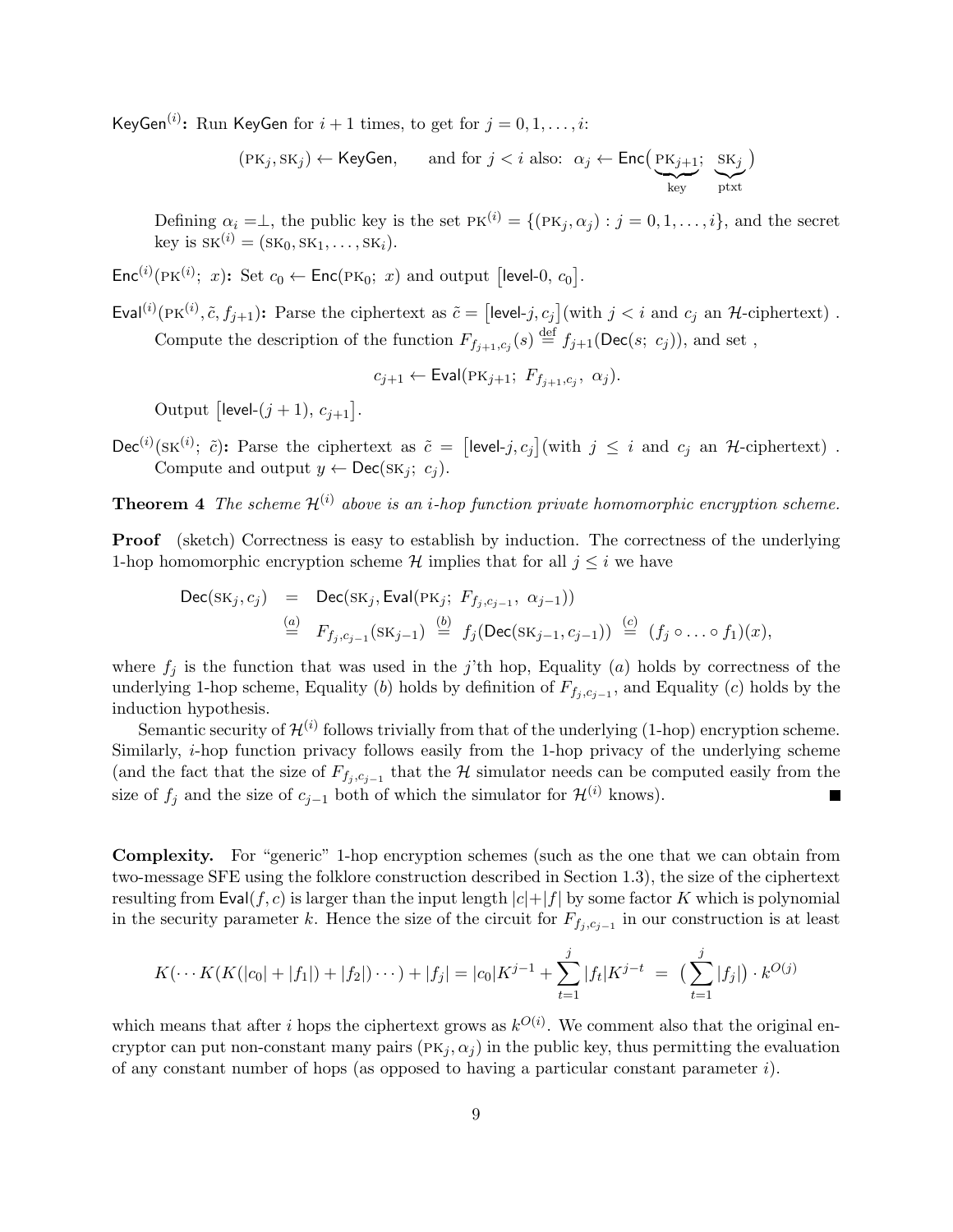### 3.1 Compact and Function-Private Homomorphic Encryption

Recall that the exponential blowup in the construction above is due to the fact that the ciphertext that results from Eval is larger than the function size (by a multiplicative factor). On the other hand, if the underlying 1-hop scheme is compact (and function-private), then the construction above would yield a compact (and function-private)  $i$ -hop scheme.

Below we show that given a 1-hop scheme which is compact but not private, and another 1-hop scheme which is private but not compact, we can combine them to get a 1-hop scheme which is *both compact and private* (and thus also *i*-hop compact and private scheme for all  $i$ , by the observation above).

The idea is to iterate the two schemes at every hop. First we apply the private scheme to the function  $f$  that we want to evaluate, thus getting a "private ciphertext" which is large but does not reveal information about  $f$ . Then we apply the compact scheme to the decryption function of the private scheme, in essence "compressing" the large ciphertext into a compact one which is still decrypted to the same value. The result is clearly compact (since it outputs the "compact ciphertext"). It is also function-private since the only dependence of the compact ciphertext on the function  $f$  is via the value of the intermediate "private ciphertext", and even if we were to give the adversary the "private ciphertext" itself, it would still not violate the function-privacy of  $f<sup>1</sup>$ 

We note that when using this technique, we again get a "hard-wired" parameter  $i$  that limits the number of hops that we can handle: to get an  $i$ -hop scheme, the public key must have size linear in i. Thus, the resulting scheme is not multi-hop, according to Definition 1. This limitation can be circumvented by relying on the circular security of the resulting 1-hop schemes; the details are deferred to the full version. This limitation can be circumvented by relying on circular security of the resulting 1-hop scheme, see Remark 1.

Combining privacy and compactness. Let  $p\mathcal{H} = (pKeyGen, pEnc, pEval, pDec)$  be a functionprivate homomorphic 1-hop encryption scheme (that need not be compact), and let  $cH = (cKeyGen,$  $c\text{Enc}, c\text{Eval}, c\text{Dec}$ ) be a compact homomorphic 1-hop encryption scheme (that need not be private).

Let  $i$  (=poly(n)) be a parameter of the system (that represents the number of hops that we are shooting for). We construct a *compact and function-private i*-hop homomorphic encryption scheme  $\mathcal{H}^{(i)} = (\mathsf{KeyGen}^{(i)}, \mathsf{Enc}^{(i)}, \mathsf{Eval}^{(i)}, \mathsf{Dec}^{(i)})$  as follows.

KeyGen $^{(i)}$ : Run each of pKeyGen, cKeyGen for  $i+1$  times, to get for  $j=0,1,\ldots,i$ :

$$
(p\text{-rk}_j, p\text{-rk}_j) \leftarrow p\text{KeyGen}, \quad (c\text{-rk}_j, c\text{-rk}_j) \leftarrow c\text{KeyGen},
$$
 and for  $j < i$  also:  $\alpha_j \leftarrow p\text{-Enc}\left(\underbrace{p\text{-rk}_j}_{\text{key}}, \underbrace{c\text{-rk}_j}_{\text{ptxt}}\right), \quad \beta_j \leftarrow c\text{-Enc}\left(\underbrace{c\text{-rk}_{j+1}}_{\text{key}}, \underbrace{p\text{-rk}_j}_{\text{ptxt}}\right)$ 

Defining  $\alpha_i = \beta_i = \perp$ , the public key is the set  $PK^{(i)} = \{(pPK_j \cap FK_j, \alpha_j, \beta_j) : j = 0, 1, \ldots, i\},\$ and the secret key is  $SK^{(i)} = (cSK_0, cSK_1, \ldots, cSK_i).$ 

 $\mathsf{Enc}^{(i)}(\mathrm{PK}^{(i)}; x)$ : Set  $c_0 \leftarrow c \mathsf{Enc}(c \in \mathrm{KK}_0; x)$  and output  $\lceil \mathsf{level-0}, c_0 \rceil$ .

Eval<sup>(i)</sup>(PK<sup>(i)</sup>;  $\tilde{c}$ ,  $f_{j+1}$ ): Parse the ciphertext as  $\tilde{c} =$  [level-j,  $c_j$ ] (with  $j < i$  and  $c_j$  a compact ciphertext).

<sup>&</sup>lt;sup>1</sup>We comment that iterating the two systems in the opposite order also works: we can apply the compact scheme to the function  $f$  and the private scheme to the decryption of the compact one.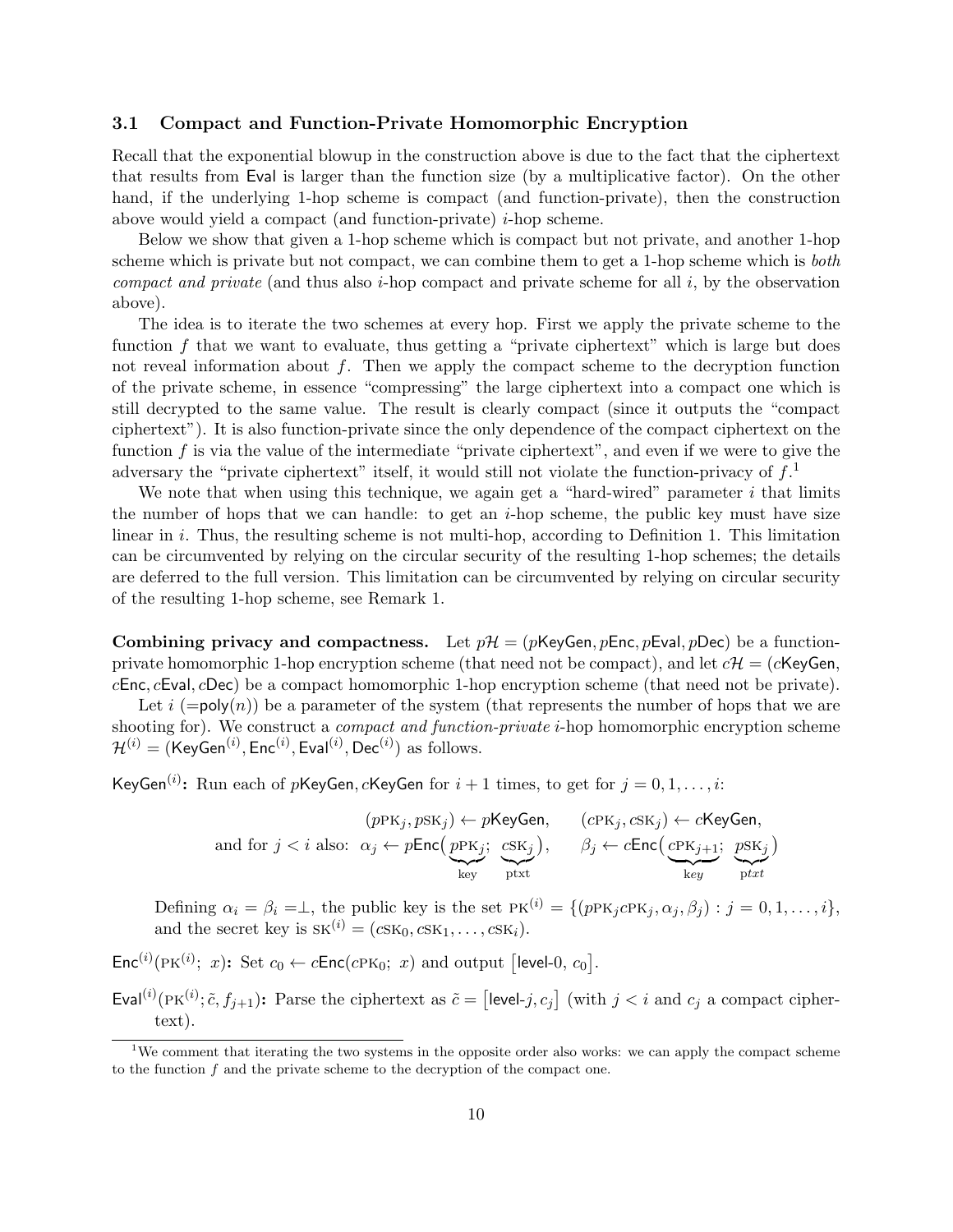Compute the description of the function  $F_{f_{j+1},c_j}(s) \stackrel{\text{def}}{=} f(c\text{Dec}(s; c_j))$ , and set

$$
c'_{j} \leftarrow p\text{Eval}(p\text{PK}_{j};\ F_{f_{j+1},c_{j}},\ \alpha_{j}).
$$

Then compute the description of the function  $G_{c_j'}(s) \stackrel{\text{def}}{=} p\text{Dec}(s; c_j'))$ , and set

$$
c_{j+1} \leftarrow c \text{Eval}(c \text{PK}_{j+1}; \ G_{c'_j}, \ \beta_j).
$$

Output [level- $(j + 1), c_{j+1}$ ].

Dec<sup>(i)</sup>(SK<sup>(i)</sup>;  $\tilde{c}$ ): Parse the ciphertext as  $\tilde{c} =$  [level-j, c<sub>j</sub>] (with  $j \leq i$  and c<sub>j</sub> a compact ciphertext). Compute and output  $y \leftarrow c\text{Dec}(cS_{i}; c_{j}).$ 

**Theorem 5** For any  $i = \text{poly}(n)$ , the scheme  $\mathcal{H}^{(i)}$  above is a compact function private d-hop homomorphic encryption scheme.

Proof (sketch) Correctness is again proved by easy induction. Fix some compatible sequence of functions  $\vec{f} = \langle f_1, \ldots, f_t \rangle$  with  $t \leq i$  and some input x to  $f_1$ . Clearly correctness holds for the fresh ciphertext [level-0,  $c_0$ ], this is decrypted to x just by correctness of the underlying compact scheme. Assuming now that correctness holds for j and we prove for  $j + 1$ . By 1-hop correctness of the underlying private scheme we have

$$
p\text{Dec}(p\text{SK}_j; c'_j) = p\text{Dec}(p\text{SK}_j; p\text{Eval}(p\text{PK}_j; F_{f_{j+1},c_j}, \alpha_j))
$$
  
\n
$$
= p\text{Dec}(p\text{SK}_j; p\text{Eval}(p\text{PK}_j; F_{f_{j+1},c_j}, p\text{Enc}(p\text{PK}_j; c\text{SK}_j)))
$$
  
\n
$$
= F_{f_{j+1},c_j}(c\text{SK}_j) \stackrel{(a)}{=} f_{j+1}(c\text{Dec}(c\text{SK}_j; c_j)) \stackrel{(b)}{=} f_{j+1}(\vec{f}_j(x)) = \vec{f}_{j+1}(x)
$$

where equality (a) follows by definition of  $F_{f_{j+1},c_j}$  and equality (b) follows from the induction hypothesis. Now, by 1-hop correctness of the underlying compact scheme we have

$$
c\text{Dec}(c\text{SK}_{j+1}; c_{j+1}) = c\text{Dec}(c\text{SK}_{j+1}; c\text{Eval}(c\text{PK}_{j+1}; G_{c'_j}, \beta_j))
$$
  
= 
$$
c\text{Dec}(c\text{SK}_{j+1}; c\text{Eval}(c\text{PK}_{j+1}; G_{c'_j}, c\text{Enc}(c\text{PK}_{j+1}; p\text{SK}_j)))
$$
  
= 
$$
G_{c'_j}(p\text{SK}_j) = p\text{Dec}(p\text{SK}_j; c'_j) = \vec{f}_{j+1}(x)
$$

Hence [level- $(j + 1)$ ,  $c_{j+1}$ ] will indeed be decrypted to  $\vec{f}_{j+1}(x)$ , as needed.

Semantic security of  $\mathcal{H}^{(i)}$  follows trivially from that of the two underlying schemes (where we only need the semantic security of the private scheme due to the chain of key-encryptions in the public key of  $\mathcal{H}^{(i)}$ ). Also, compactness follows trivially since the decryption algorithm is the same as that of the underlying compact scheme.

Similarly, i-hop function privacy follows easily from the 1-hop privacy of the underlying private scheme. The simulator for node j uses the underlying 1-hop simulator to generate the intermediate ciphertext  $c'_{j-1}$ , and then proceeds just as in the scheme to compute the description of  $G_{c'_{j-1}}(\cdot)$  and compute  $c_i$ .

**Remark 1** To get a multi-hop scheme (without the parameter  $i$ ), we can replace the chain of  $\alpha_j$ 's and  $\beta_j$ 's by a two-circle  $\alpha \leftarrow p\text{Enc}(p\text{PK}; \text{cSK})$ , and  $\beta \leftarrow c\text{Enc}(c\text{PK}; \text{pSK})$ . If the result is still semantically secure and 1-hop function private, then we get a multi-hop compact and private scheme.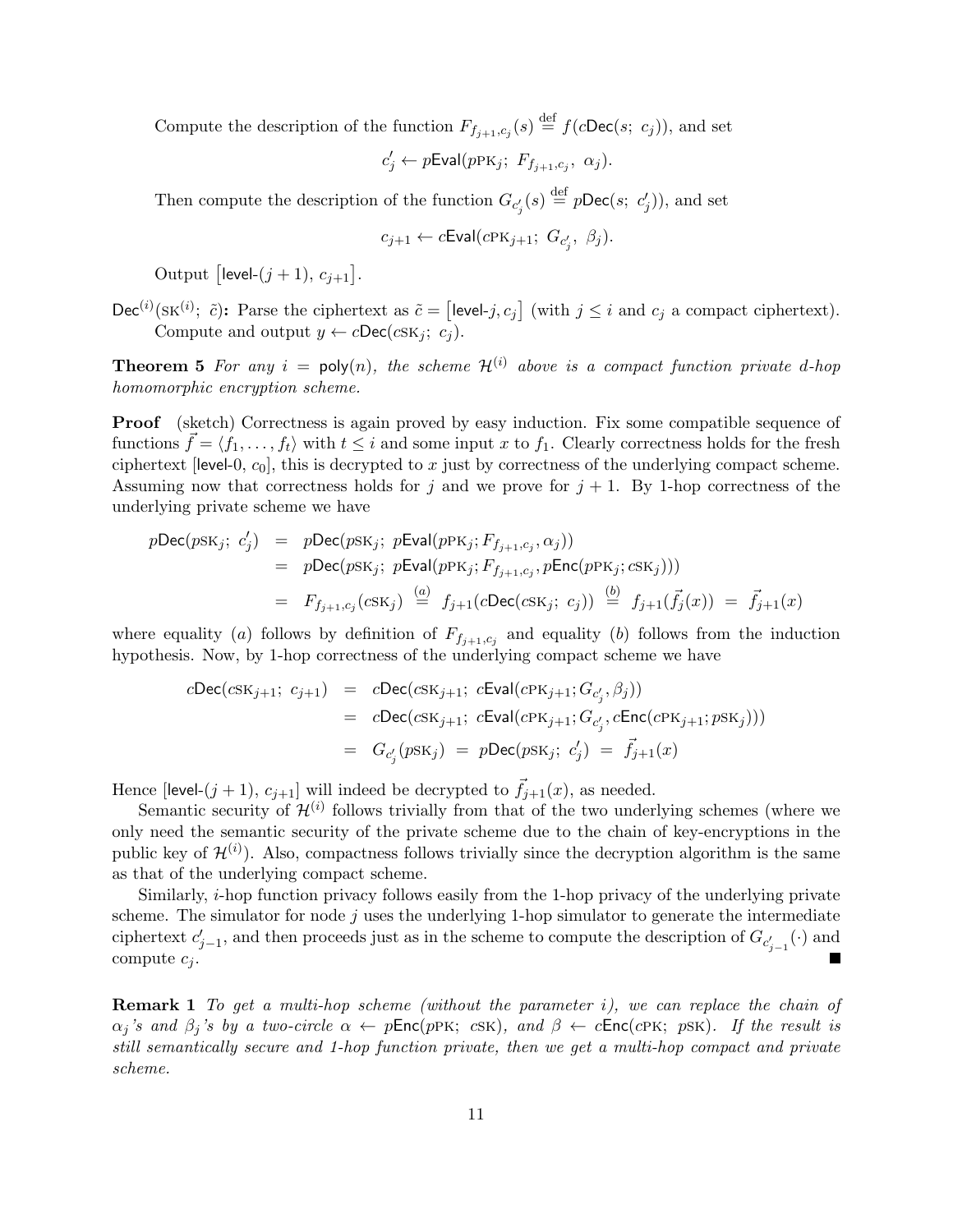# 4 Extendable and Re-randomizable Secure Computation

Below we define the tool of "extendable and re-randomizable SFE", and show how it is used for multi-hop homomorphic encryption. In the next section we show that this tool can be implemented under the decisional Diffie-Hellman assumption. We begin with definitions (which are similar to Ishai et al. [10]).

We fix a particular "universal circuit evaluator"  $U(\cdot, \cdot)$ , taking as input a description of a function f and an argument x, and returning  $f(x)$ . Using U we can view every bit-string f as describing a function (where  $f(x)$  is just a shorthand for  $U(f, x)$ ).

A two-message protocol for secure two-party computation to be run by Alice (the client) and Bob (the server), is implemented by three polynomial-time procedures  $\Pi = (SFE1, SFE2, SFE-Out)$ , where:

- SFE1(x) is a randomized procedure that Alice runs, taking as input the security parameter and a string x. It outputs  $m_1$ , which is the first-message message of the SFE protocol, as well as some state to be used later,  $(m_1, r_1) \leftarrow$  SFE(x). We assume that  $r_1$  includes in particular all the randomness that was used in the computation.
- SFE2( $f, m_1$ ) is a randomized procedure that Bob runs, taking as input the security parameter, the first-message message  $m_1$ , and a circuit f. The output is  $m_2$ , the second-message message of the SFE protocol,  $m_2 \leftarrow$  SFE2(f,  $m_1$ ).
- SFE-Out $(r_1, m_2)$  is a procedure that takes Alice's state  $r_1$  and Bob's second-message message  $m_2$ , and outputs some y.

Correctness of the SFE protocol demands that the value y thus computed is equal to  $f(x)$ , except with negligible probability over the randomness of Alice and Bob. The input-privacy requirements for Alice and Bob are defined next.

By  $SFE1(x)$  (resp.  $SFE2(m_1, f)$ ), we mean the distribution generated by the respective algorithms (over the choice of their randomness). We also say that  $(m_1, r_1) \in \mathsf{SFE1}(x)$  (resp.  $(m_2, r_2) \in$  $SFE2(m_1, f)$ ) to denote a particular element in the support of the distribution (together with the randomness involved).

Definition 5 (Client and (honest-but-curious) Server privacy) A protocol Π = (SFE1, SFE2, SFE-Out) is said to be:

- Client-private, if for any two inputs  $x, x'$  of the same length, the distributions  $SFE1(x)$  and  $SFE1(x')$  are indistinguishable (even given x, x').
- $\bullet$  Server-private in the honest-but-curious model, if there exists a polynomial time simulator Sim such that for every input x and function f, and every  $(m_1, r_1) \in \mathsf{SFE1}(x)$ , the distributions  $SFE2(f, m_1)$  and  $Sim(m_1, 1^{|f|}, f(x))$  are indistinguishable (even given  $f, x, m_1$  and  $r_1$ ).

We now define the notion of an extendable SFE protocol.

Definition 6 (Extendable SFE, honest-but-curious) A two-message SFE protocol Π = (SFE1, SFE2, SFE-Out) is extendable, if there exists an efficient procedure Extend such that for any two compatible functions f and f', any input x to f, and for every  $(m_1, r_1) \in \mathsf{SFE1}(x)$ , the distributions Extend(SFE2 $(m_1, f), f'$ ) and SFE2 $(m_1, f' \circ f)$  are indistinguishable (even given x, f, f',  $m_1$  and  $r_1$ ).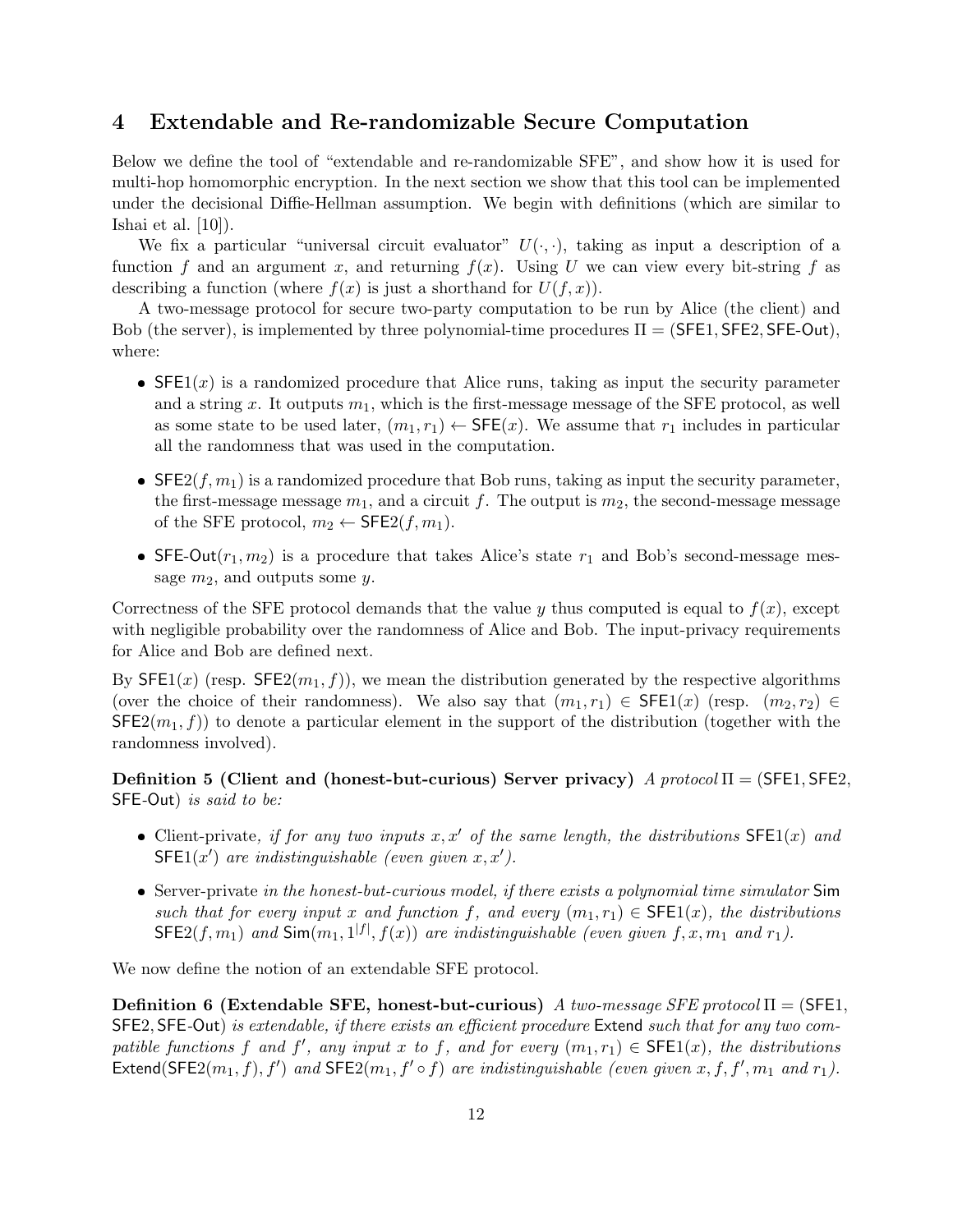Extendable SFE from Yao Circuits. The construction of Cachin et al. [6, Sec. 5] can be cast in our language as describing an extendable SFE protocol based on Yao's garbled circuit construction [19]. As described in the introduction, the idea is that since the garbled circuit for  $f$ includes both the 0-label and the 1-label on any *output wire*, it can be extended by treating these labels as the input labels for  $f'$ .

We comment that garbling the gates hides only the type of these gates and not the topology of a circuit. To hide the function we must also use some form of canonicalization of circuits, so that all circuits of a given size will have the same topology. Moreover, to meet our definition of extendibility, it must be the case that canonicalizing  $f$ , then extending it with  $f'$  and canonicalizing the whole thing yields the same topology as canonicalizing the composed function  $f' \circ f$ .

We note that such canonicalization is possible, and the size of the canonicalized circuits does not grow much. For example, a circuit of maximum width w can be canonicalized to a leveled circuit with width  $w$  at every level, and a big "multiplexer gate" between every two successive levels that determines what output from the lower level goes to what input in the upper one. To get the additional property that we need (where the order of canonicalization does not matter) we would also have  $w$  output wires in the circuit, where the redundant output wires have both labels set to 0. (We may also need to supply some dummy gates that take as input the input wires and have both output labels set to 0, to be able to pad the circuit if the maximum width of  $f'$  is larger than that of  $f$ .)

From Extendable to Re-randomizable. Note that extendable SFE by itself already yields multi-hop homomorphic encryption with a weak form of function-privacy: to a recipient that does not know the intermediate values (namely, the output of  $SFE2(m_1, f)$ ), the output of Extend looks just as if it was generated "from scratch" by running SFE2 with input  $f' \circ f$ , so Extend hides the function if  $SFE2$  does. This means that when the protocol  $\Pi$  is used for many hops, then as long as all the intermediate hops are "trusted" not to reveal their intermediate results (and only the sender and the recipient are honest-but-curious), using Extend would maintain the privacy of everyone's functions.

However, this solution still falls short of our function-privacy goal, since a collusion between the recipient and the node that computed  $SFE2(m_1, f)$  can reveal the function  $f'$ . In other words, the output of Extend may not be distributed like  $SFE2(m_1, f' \circ f)$  given also the intermediate results from  $\mathsf{SFE2}(m_1, f)$ . To overcome this problem, we introduce the notion of a *re-randomizable SFE*: In a nutshell, we want to transform the second message  $m_2 \leftarrow$  SFE2 $(m_1, f)$  into  $m'_2$  such that even if the recipient and the party that computed  $m_2$ , they cannot distinguish  $m'_2$  from random. Then, a node can re-randomize the message from its predecessor, thus rendering the intermediate results held by the predecessor irrelevant.

Definition 7 (Re-randomizable SFE, honest-but-curious) A two-message SFE protocol  $\Pi$ is re-randomizable if there exists an efficient procedure reRand such that for every input x and function f and every  $(m_1, r_1) \in \text{SFE1}(x)$  and  $(m_2, r_2) \in \text{SFE2}(m_1, f)$ , the distributions reRand $(m_1, m_2)$ and  $SFE2(m_1, f)$  are indistinguishable, even given x, f,  $m_1, r_1, m_2, r_2$ .

From Extendable and Re-randomizable SFE to Multi-hop HE. Let  $\Pi = (SFE1, SFE2, SFE-Out)$ be an extendable and re-randomizable two message SFE protocol with client and server privacy, and let  $\mathcal{E} = (KeyGen, Enc, Dec)$  be a semantically secure public-key encryption scheme. We now describe the construction of the multi-hop homomorphic scheme  $\mathcal{H}^* =$  (KeyGen<sup>\*</sup>, Enc<sup>\*</sup>, Dec<sup>\*</sup>, Eval<sup>\*</sup>).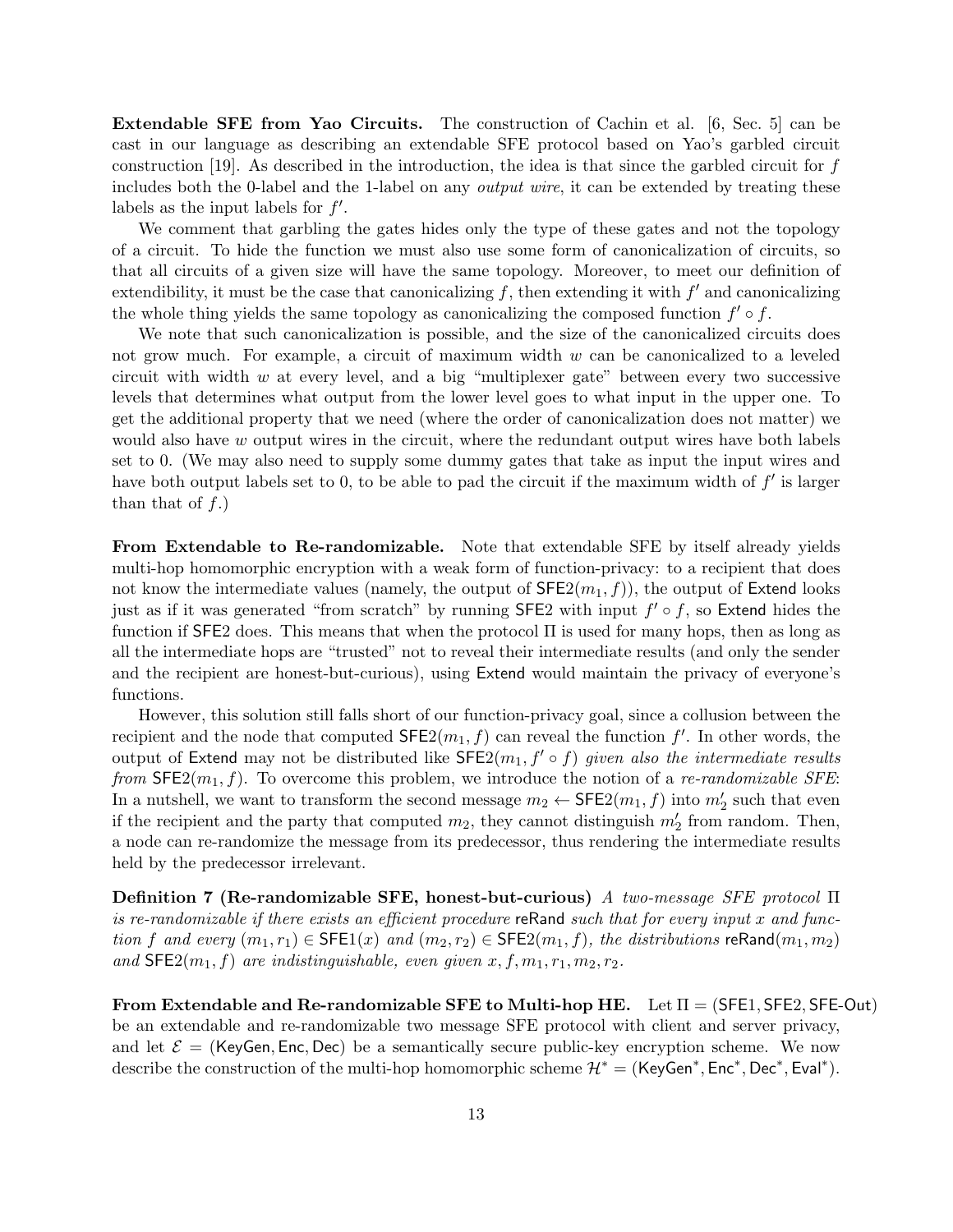The key generation KeyGen<sup>\*</sup> is the same as KeyGen for the underlying encryption. The encryption procedure  $Enc^*(PK; x)$  first runs  $(m_1, r_1) \leftarrow$  SFE1 $(x)$ , then encrypts  $r_1$  using  $\mathcal E$  to get  $c \leftarrow \mathsf{Enc}(\mathrm{PK}; r_1)$ , and finally, computes  $m_2 \leftarrow \mathsf{SFE2}(m_1, f_{ID})$  (where  $f_{ID}$  is the identity function). The ciphertext is  $(c, m_1, m_2)$ .

To evaluate a function  $f_j$  on an  $\mathcal{H}^*$ -ciphertext  $c_{j-1}$ , first parse  $c_{j-1}$  as a tuple  $(c, m_1, m_2^{(j-1)})$  $\binom{(J-1)}{2},$ then set  $m'_2 \leftarrow \textsf{Extend}(m_2^{(j-1)})$  $\mathcal{L}^{(j-1)}_2, f_j)$  and  $m_2^{(j)} \leftarrow \textsf{reRand}(m_1,m_2').$  The evaluated ciphertext is  $(c, m_1, m_2^{(j)})$ (i) Decrypting  $c_j = (c, m_1, m_2^{(j)})$  $2^{(1)}$  consists of using the decryption of  $\mathcal{E}$  to get  $r_1 \leftarrow$ Dec(SK, c), then outputting  $y \leftarrow$  SFE-Out( $r_1, m_2^{(j)}$  $_{2}^{(J)}).$ 

**Theorem 6 (Extendable+Re-randomizable**  $\Rightarrow$  **Multi-hop)** Assume that the encryption scheme  $\mathcal E$  is semantically secure, the SFE protocol  $\Pi$  is extendable and re-randomizable with client and server privacy, and in addition that the size of any function f can be efficiently determined from the output of  $SFE2(m_1, f)$ .

Then the scheme  $\mathcal{H}^*$  above is a multi-hop function-private homomorphic encryption scheme. Moreover, the size of an evaluated ciphertext in  $\mathcal{H}^*$  does not depend on the number of hops, but only on the size of the composed function.

**Proof** (sketch) Correctness of  $\mathcal{H}^*$  follows from the the correctness of  $\Pi$ , and its extendability and re-randomizability: we know that  $SFE-Out$  would recover the right y when given the second message from SFE2, and by extendability the output of Extend is the same as that of SFE2, no matter how many hops were used. Semantic security follows from semantic security of the underlying encryption and from the client-privacy of Π.

To show function privacy, we need to describe a simulator  $\mathsf{Sim}_{\mathcal{H}^*}$  that on input  $c_{j-1} = (c, m_1, m_2^{(j-1)})$  $\binom{(J-1)}{2},$  $|f_j|$ , and  $y_j = (f_1 \circ \cdots \circ f_j)(x)$ , generates a distribution indistinguishable from  $c_j = (c, m_1, m_2^{(j)})$  $\binom{J}{2}$ . The simulator recovers from  $m_2^{(j-1)}$  $\mathcal{L}_2^{(j-1)}$  the size  $|f_1 \circ \cdots \circ f_{j-1}|$  and adds it to  $|f_j|$  to get  $\gamma = |f_1 \circ \cdots \circ f_j|$ . Then  $\mathsf{Sim}_{\mathcal{H}^*}$  uses the simulator for  $\Pi$  to get  $m_2^{(j)} \leftarrow \mathsf{Sim}_{\Pi}(m_1, \gamma, y_j)$  and outputs  $c_j = (c, m_1, m_2^{(j)})$  $\binom{J}{2}$ .

By the server-privacy of  $\Pi$ , the distribution of  $m_2^{(j)}$  $_2^{(j)}$  so generated is indistinguishable from  $SFE2(m_1, f_1 \circ \cdots \circ f_i)$ . On the other hand, by the extendability and re-randomizability properties of  $\Pi$ , the distribution of  $m_2^{(j)}$  $\mathcal{H}^*$  is also indistinguishable from the same SFE2( $m_1, f_1 \circ \cdots \circ f_j$ ). Hence these two distributions are indistinguishable from each other.

### 5 Extendable and Re-randomizable SFE from DDH

Given Theorem 6, we now focus on building an extendable and re-randomizable SFE protocol. Our starting point is Yao's garbled circuit construction [19], which is extendable, but not rerandomizable. We seek a re-randomizable implementation of this scheme by using building blocks that are "sufficiently homomorphic" to support the randomization that we need. Specifically, we rely on the oblivious-transfer protocol of Naor-Pinkas/Aiello-Ishai-Reingold [13, 3], and on the encryption scheme of Boneh-Halevi-Hamburg-Ostrovsky [5], the security of both of which is equivalent to the decisional Diffie-Hellman assumption. Below we briefly summarize some properties of these building blocks; a slightly longer description (and the definitions of OT) can be found in the appendix.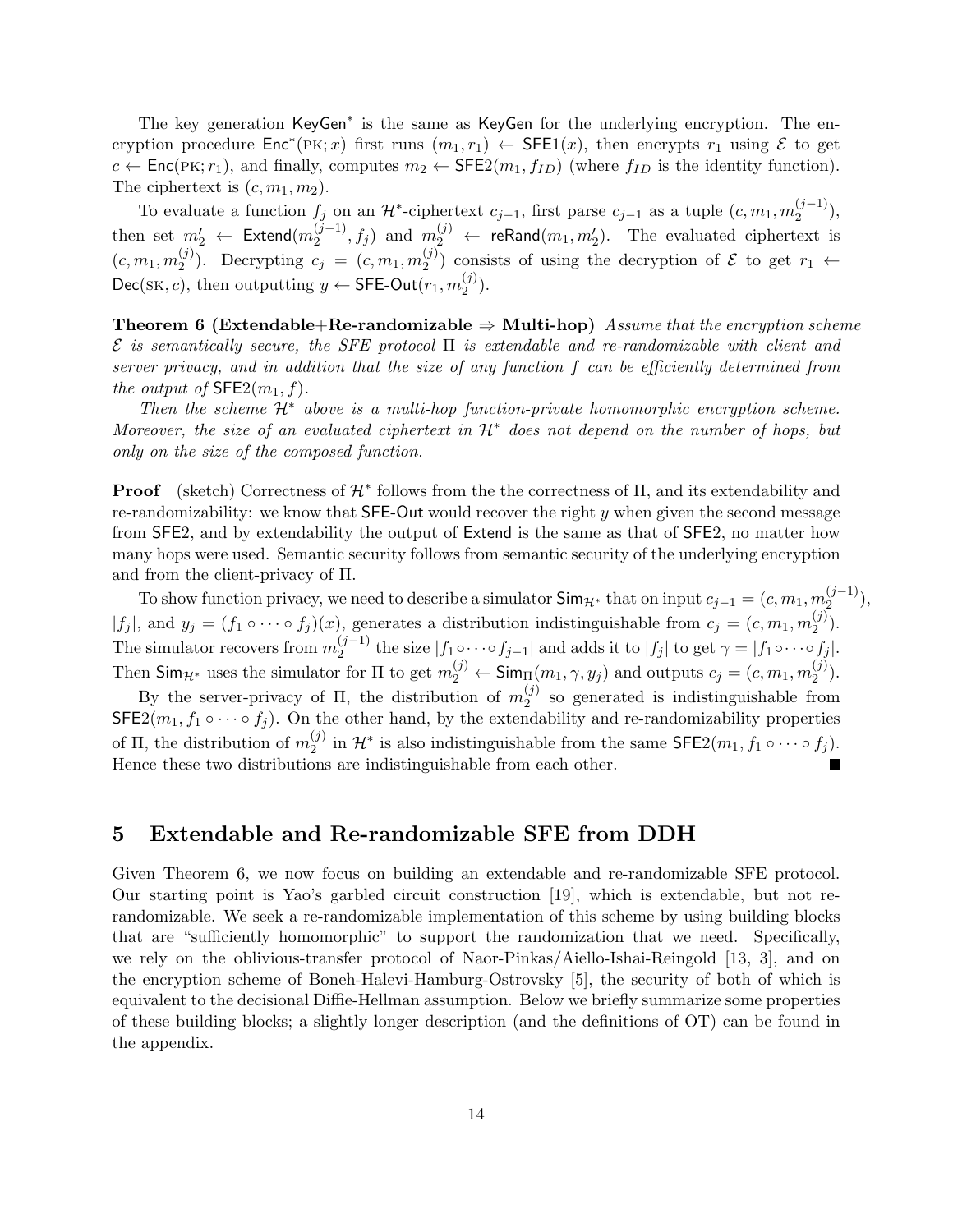**Re-randomizable oblivious transfer.** The protocol in [13, 3] is a two-message protocol. The receiver that has a choice bit  $\sigma \in \{0,1\}$  sends the first message  $m_1 \leftarrow OT1(\sigma)$ , the sender that has two bits  $\gamma_0, \gamma_1 \in \{0, 1\}$  replies with  $m_2 \leftarrow OT2(m_1, \gamma_0, \gamma_1)$ , and the receiver can recover the bit  $\gamma_{\sigma}$  from  $m_2$  and the state that it keeps. Receiver security means that  $OT1(0)$ ,  $OT1(1)$ are indistinguishable, and sender security means that  $OT2(m_1, \gamma_0, \gamma_1)$  can be simulated knowing only  $m_1$  and  $\gamma_\sigma$ . We note that if the sender has two strings  $\vec{\gamma}_0$ ,  $\vec{\gamma}_1$ , (rather than just two bits) then it can use the same  $m_1$  from the receiver and send many  $m_2$ 's in reply, one for every bit position in the input vectors.

Another property we use is that the protocol from [13, 3] is *re-randomizable:* given  $m_1, m_2$ , anyone can re-randomize the reply, computing another random  $m'_2$  from the distribution  $OT2(m_1, \gamma_0, \gamma_1)$ (even without knowing  $\gamma_0, \gamma_1$ ).

Key and plaintext additively homomorphic encryption. The BHHO scheme [5] is a semantically secure public key encryption scheme where the secret key is a string  $\vec{s} \in \{0,1\}^{\ell}$  and the plaintext is also a string  $\vec{x} \in \{0, 1\}^n$ . (In our application we use  $n = 2\ell$ .) The public key and ciphertexts are vectors of elements over a group of some prime order q.

The BHHO scheme has the following "additively homomorphic" property: Let  $T, T'$  be two known affine transformations on vectors over  $Z_q$  that map 0-1 vectors to 0-1 vectors of the same length. Then, given a public key PK corresponding to some secret key  $\vec{s}$  and a ciphertext  $c \in$ Enc(PK;  $\vec{x}$ ), anyone can generate a random public key PK' corresponding to  $T(\vec{s})$  and a random ciphertext  $c' \in \text{Enc}(\text{PK}'; T'(\vec{x}))$ . In particular, this means that anyone can XOR known strings  $\Delta, \Delta'$  into  $\vec{s}$  and  $\vec{x}$ , and also anyone can permute the bits in either  $\vec{s}$  or  $\vec{x}$  (or both) according to known permutations.

#### 5.1 Our Construction

Our construction closely follows Yao's original garbled circuit construction [19]. The client (Alice) on input  $\vec{x} = \langle x_1, \ldots, x_n \rangle$ , sends n first messages of the OT protocol from above, using her input bit  $x_i$  as the choice bit for the i'th message,  $m_1[i] \leftarrow OT1(x_i)$ .

The server (Bob) has a boolean circuit with fan-in-2 gates. Bob's circuit has  $n$  input ports, some number of output ports, and some number of internal gates. Each wire in the circuit is therefore either an input wire (connecting an input port to some internal gates and/or output ports), or a gate-output wire (connecting the output of one internal gate to some other internal gates and/or output ports). We stress that we allow the same wire to be used as input to several internal gates or output ports.<sup>2</sup>

Bob receives from Alice the n OT first messages,  $m_1[1], \ldots, m_1[n]$ . He begins by choosing at random two  $\ell$ -bit labels  $L_{w,0}, L_{w,1}$  for every wire w, each having exactly  $\lceil \ell/2 \rceil$  1's. (Here  $\ell$  is the length of the BHHO secret key.) For each input wire  $w_i$ , corresponding to Alice's first message  $m_1[i]$ , Bob computes the OT second message for the two labels on the corresponding input wire,  $m_2[i] \leftarrow OT2(m_1[i]; L_{w_i,0}, L_{w_i,1}).$ 

Then, for an internal fan-in-2 gate (computing the binary operation  $\star$ ), Bob computes four pairs of ciphertexts as follows: Let  $w_1, w_2$  be the two input wires for this gate and  $w_3$  be the output wire.

<sup>&</sup>lt;sup>2</sup>We assume that the two input wires at each gate are always distinct. This can be enforced, e.g., by implementing a fan-in-1 gate (i.e., NOT) via a fan-in-2 XOR-with-one gate.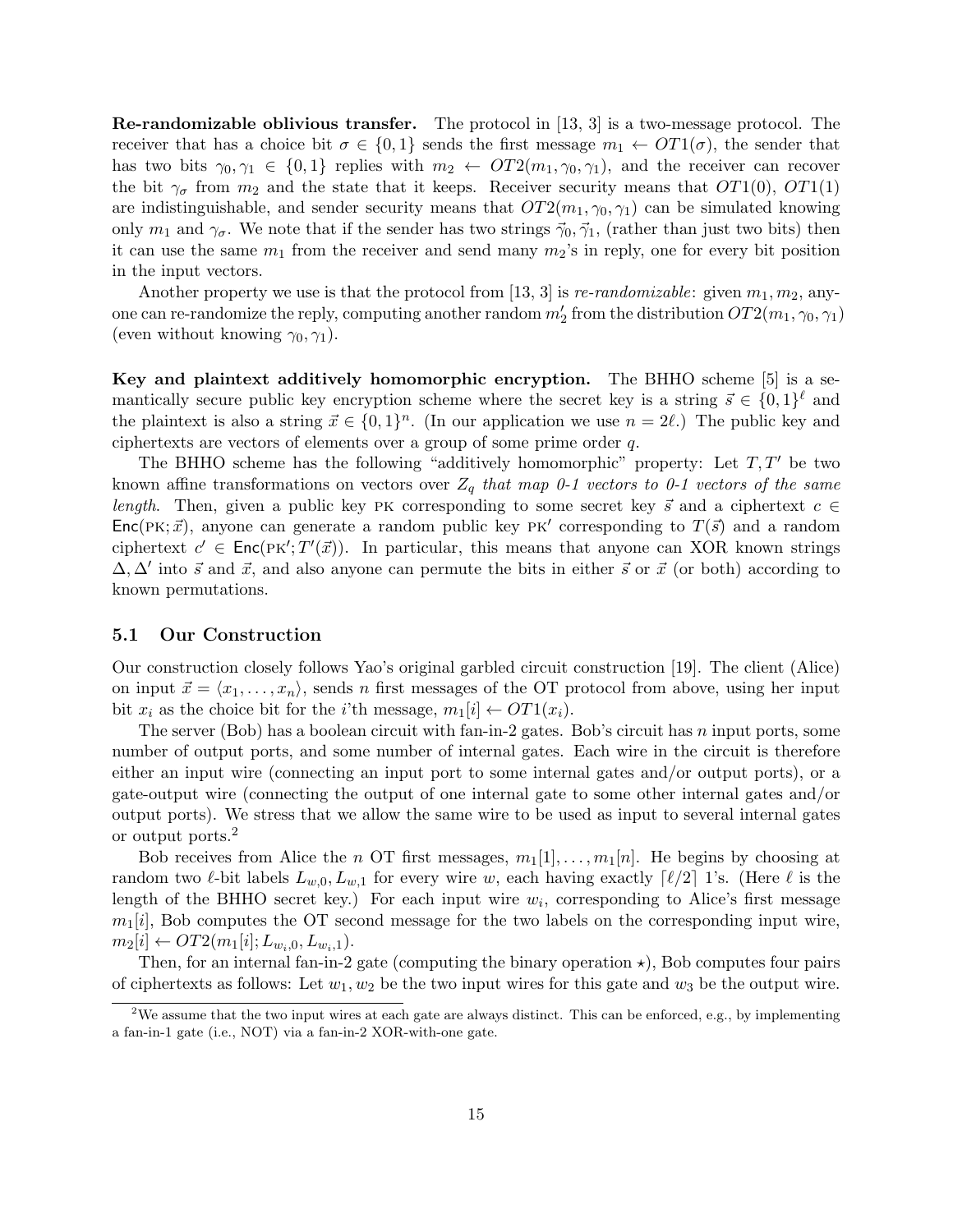Bob chooses four fresh random  $2\ell$ -bit masks  $\delta_{i,j}$  for  $i, j \in \{0, 1\}$  and computes the four pairs:

$$
\left\{ \left( \text{Enc}_{L_{w_1,i}}(\delta_{i,j}), \ \text{Enc}_{L_{w_2,j}}((L_{w_3,k}|0^{\ell}) \oplus \delta_{i,j}) \right) \ : \ i,j \in \{0,1\}, \ k = i \star j \right\}
$$
 (1)

Namely, Bob uses the secret key  $L_{w_1,i}$  to encrypt the mask  $\delta_{i,j}$  itself, and the other secret key  $L_{w_2,j}$ to encrypt the masked label (concatenated with  $\ell$  zeros). The "gadget" for this gate consists of the four pairs of ciphertexts from Eq. (1) in random order. The garbled circuit that Bob sends back to Alice consists of the n OT second messages  $m_2[1], \ldots, m_2[n]$ , and the gadgets for all the gates in the circuit (which we assume include an indication of which wire connects what gates). In addition, for each output wire w with labels  $L_{w,0}$  and  $L_{w,1}$ , Bob sends an ordered pair of public keys, the first corresponding to  $L_{w,0}$  and the second to  $L_{w,1}$ . (We chose this particular mapping to enable re-randomization.)

Upon receiving this garbled circuit, Alice first uses the recovery procedure of the OT protocol to recover one of the labels for each input wire. Then she goes over the garbled circuit gate by gate as follows: For a fan-in-2 gate where she knows the labels  $L_1, L_2$  for the two inputs, she uses the key  $L_1$  to decrypt the first component in each of the four pairs and uses the key  $L_2$  to decrypt the second component of the four pairs. Then she XORs the two decrypted strings from each pair, and if any of the resulting strings is of the form  $L^*|0^{\ell}$  then she takes  $L^*$  to be the label of the output wire. (If more than one string has the form  $L^*|0$  then Alice takes the first one, and if none has this form then she sets  $L^* = 0^{\ell}$ .) Upon recovering a label on an output port, she checks if this label corresponds to the first or the second public keys that were provided for this port, outputting zero or one accordingly. (Or  $\perp$  if it does not correspond to any of them.)

Theorem 7 The protocol from above, using the BHHO encryption scheme, enjoys both client and server privacy, under the DDH assumption.

Proof (sketch) The proof is essentially the same as the Lindell-Pinkas proof of the Yao protocol [12, Thm 5]. The client-privacy part is completely identical to [12], and is omitted here. The highlevel structure of the server-privacy proof is also similar to [12], in that we use roughly the same simulator, and a similar high-level argument about why the simulator's output is indistinguishable from the real scheme. Given Alice's first-message message  $(m_1[1], \ldots, m_1[n])$  and the value  $f(x)$  (for Bob's function f and Alice's effective input x), the simulator proceeds as follows: First it chooses two random labels, each with  $\ell/2$  1's, for each wire in the circuit. Then it chooses at random one of these two labels, and designates it as the "active label" for that wire. Throughout this proof we always denote the active label on wire  $w$  by  $L_w$ , and the other label by  $L'_w$ .

Next, the simulator uses the OT simulator to generate second-message OT messages that would yield the active value for each input wire, setting  $m_2[i] \leftarrow \text{OT-Sim}(x_i, m_1[i], L_{w_i})$ .

Next, for each internal fan-in-2 gate in the circuit with input wires  $w_1, w_2$  and output wire  $w_3$ , the simulator generates four ciphertext-pairs under the same keys as Bob would have done, but it encrypts only the active label for the output wire in these four pairs. Namely, denote the active labels on these wires by  $L_{w_1}, L_{w_2}, L_{w_3}$ , and the inactive labels by  $L'_{w_1}, L'_{w_2}, L'_{w_3}$ , respectively. Bob chooses four fresh random masks  $\delta_1, \delta_2, \delta_3, \delta_4$  for this gate, and computes the four ciphertext pairs:

$$
\begin{pmatrix}\n\text{Enc}_{L_{w_1}}(\delta_1), & \text{Enc}_{L_{w_2}}((L_{w_3}|0^{\ell}) \oplus \delta_1) \\
\text{(Enc}_{L_{w_1}'}(\delta_2), & \text{Enc}_{L_{w_2}'}((L_{w_3}|0^{\ell}) \oplus \delta_2)\n\end{pmatrix}\n\quad \text{(Enc}_{L_{w_1}'}(\delta_4), \text{ Enc}_{L_{w_2}'}((L_{w_3}|0^{\ell}) \oplus \delta_4)\n\tag{2}
$$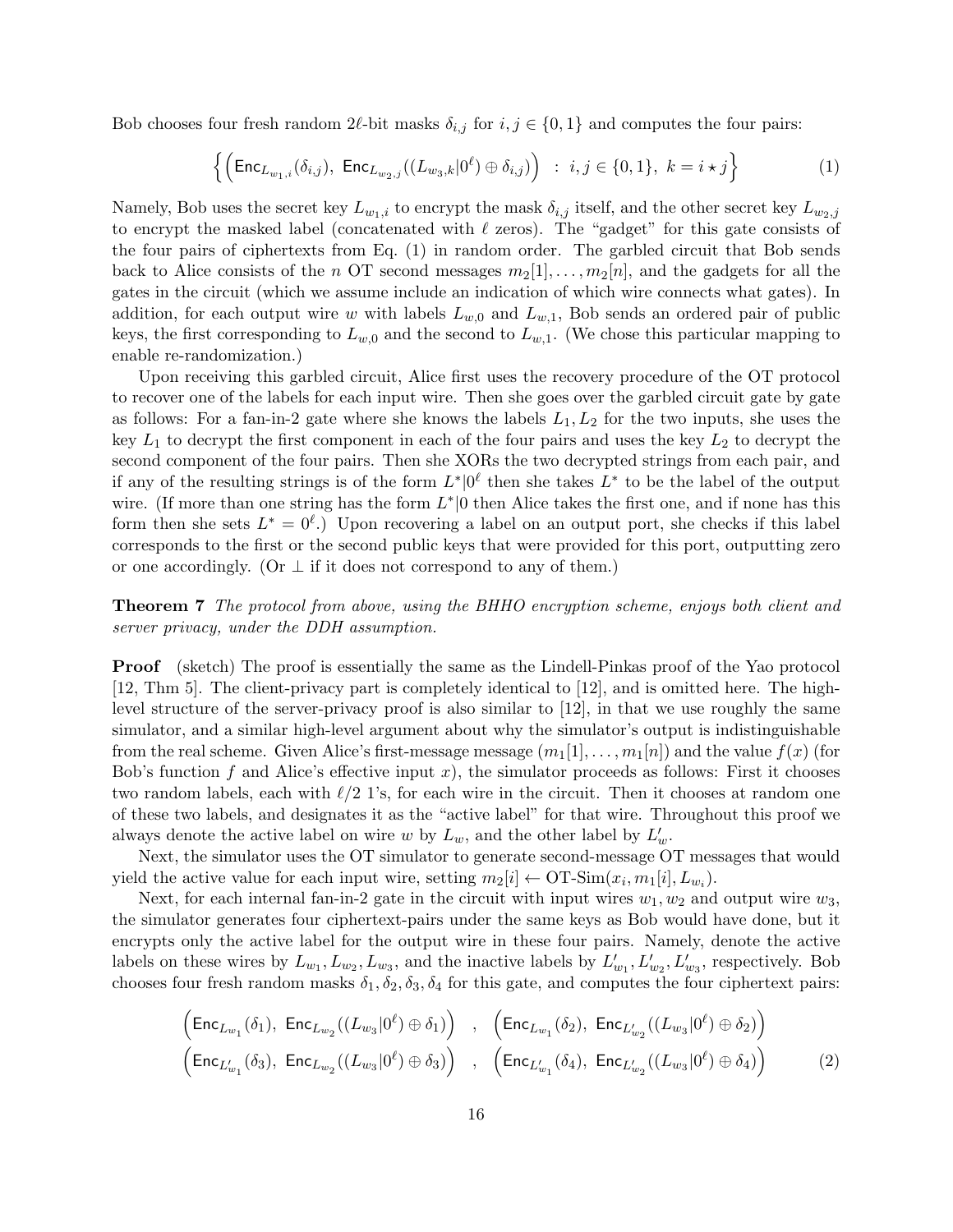The simulated gadget for this circuit consists of the four pairs in random order. Finally, for each output port the simulator provide an ordered pair of the public keys for both labels, where the public key of the active label is either the first or the second in the pair, depending on whether the output bit for that port is zero or one.

Proving that the view generated by this simulator is indistinguishable from the real execution follows an approach similar to Lindell-Pinkas. We consider a sequence of games, with the first game producing a distribution identical to Bob's message and the last game producing a distribution identical to simulator's output, and prove that any two successive games have indistinguishable output. These games are all played by a "challenger" that knows Bob's function  $f$  and Alice's effective input  $x$ .

The first game just follows Bob's procedure for generating his reply, without any changes. In addition, for every wire  $w$  in the circuit, the challenger designates the label that the honest Alice (with input  $x$ ) would learn during evaluation as the "active" label, and the other label is the "inactive" one.

The second game proceeds just as in the first game, except that the OT second-message messages are generated by the OT simulator instead of the OT protocol. This game is indistinguishable from the first game by the sender-security of the OT protocol.

Next come a sequence of games, one for each wire in the circuit. In each game, some ciphertexts are modified from encrypting the "correct label" for a gate-output wire (as Bob does) to encrypting just the active label for the same wire (as the simulator does). Specifically, the wires are ordered in the order that Alice learns their labels during evaluation. Then, in the i'th game we change all the encryptions under the inactive label of the *i*'th wire. That is, for every gate that use wire  $w_i$ for input, two of the four ciphertext-pairs include a ciphertext that is encrypted under the inactive label  $L'_{w_i}$ . In the *i*'th game, we change the value that is encrypted in these ciphertexts, so that when XORed with the value in the other ciphertext in the pair, they result in the active label of the corresponding gate-output wire (with  $\ell$  trailing 0's).<sup>3</sup>

We note that the only ciphertext-pairs that are not modified in this sequence of games are those where both encryptions are under the active labels of the input wires. By definition, this means that the label encrypted by this pair must also be active: If Alice knows both labels  $L_{w_i}$  and  $L_{w_j}$ then she learns also the label that is encrypted by the pair  $(\textsf{Enc}_{L_{w_i}}(\cdot), \textsf{Enc}_{L_{w_j}}(\cdot))$ , hence that label is active. It follows that at the last game in the sequence, only the active labels are encrypted everywhere. Hence that last game produces a distribution identical to simulator's output.

Proving that each game is indistinguishable from the next is done by reduction to the semantic security of the BHHO scheme. Assume that (for particular  $x, f$ ) we have a distinguisher  $D$  with advantage  $\epsilon$  between games  $i-1$  and i, and we show a (nonuniform) CPA attacker A against BHHO with the same advantage.

The attacker A gets x, f and i as its nonuniform advice. Then it gets a BHHO public key, corresponding to some unknown secret key that we denote by  $\vec{s} \in \{0,1\}^{\ell}$ . The attacker A now needs to produce the two target messages of the CPA game. A runs the challenger, producing all the values as in the game  $i - 1$ . Then it replaces the the ciphertexts that were encrypted under the inactive label of the *i*'th wire  $w_i$ , as described next.

Intuitively, the attacker re-generates these ciphertexts by implicitly setting the inactive label of the *i*'th wire to be  $\vec{s}$ , the unknown key corresponding to its input public key. The attacker uses its CPA target ciphertext to get ciphertexts under this unknown key, hence getting either encryptions

<sup>&</sup>lt;sup>3</sup>This may or may not be the same value that was encrypted in these ciphertexts in game  $i-1$ .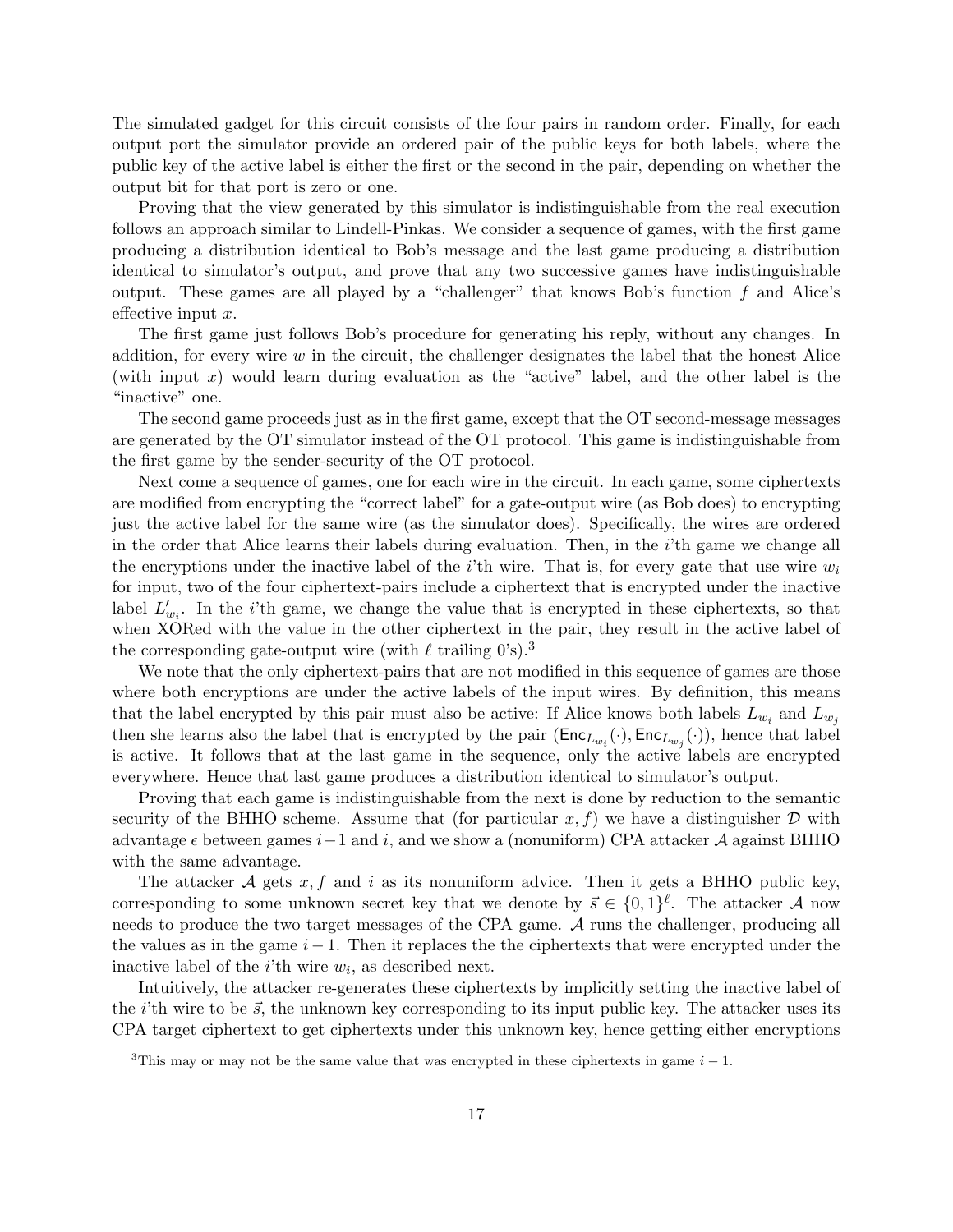as in game  $i - 1$  or encryptions of the active labels, depending on which of the two target messages was encrypted in the challenge ciphertext.

In more details, denote by  $L_{w_i}, L'_{w_i}$  the active and inactive labels on the *i*'th wire  $w_i$ , respectively. Also consider all the gates that uses wire  $w_i$  for input (say that there are m of them), denote the other input wires for these gates by  $v_1, \ldots, v_m$  (these need not be distinct, but they are different than  $w_i$ ) and the output wires of these gates by  $u_1, \ldots, u_m$  (these are distinct). For a gate-input wire  $v_j$ , denote the active and inactive label on that wire by  $L_{v_j}, L'_{v_j}$ , respectively, and similarly  $L_{u_j}, L'_{u_j}$  are the active and inactive labels for the gate-output wire  $u_j$ . We assume for concreteness that  $w_i$  is the second input wire for this gate (the case where it is the first input wire is symmetric). The four ciphertext pairs for this gate in game  $i - 1$  were computed as

$$
\begin{pmatrix}\n\mathsf{Enc}_{L_{v_j}}(\delta_{j,1}), \ \mathsf{Enc}_{L_{w_i}}((L_{u_j}|0^{\ell}) \oplus \delta_{j,1})\n\end{pmatrix}, \ \left(\mathsf{Enc}_{L_{v_j}}(\delta_{j,2}), \ \mathsf{Enc}_{L'_{w_i}}((X_j|0^{\ell}) \oplus \delta_{j,2})\n\right) \\
\left(\mathsf{Enc}_{L'_{v_j}}(\delta_{j,3}), \ \mathsf{Enc}_{L_{w_i}}((Y_j|0^{\ell}) \oplus \delta_{j,3})\n\right), \ \left(\mathsf{Enc}_{L'_{v_j}}(\delta_{j,1}), \ \mathsf{Enc}_{L'_{w_i}}((Z_j|0^{\ell}) \oplus \delta_{j,4})\n\right) \tag{3}
$$

In Eq. (3), the  $\delta_{j,*}$ 's are the fresh masks that were chosen for the j'th gate, and each of  $X_j, Y_j, Z_j$ is either  $L_{u_j}$  or  $L'_{u_j}$ .

We denote  $\delta'_{j,2} \stackrel{\text{def}}{=} \delta_{j,2} \oplus ((L_{u_j} \oplus X_j)|0^{\ell})$  and  $\delta'_{j,4} \stackrel{\text{def}}{=} \delta_{j,4} \oplus ((L_{u_j} \oplus Z_j)|0^{\ell})$  (i.e., the string that should be encrypted under  $L'_{w_i}$  to get the 2'nd and 4'th pairs to be decrypted as  $L_{u_j}|0^{\ell}$ ). The attacker  $A$  sets the target messages for the CPA game as:

$$
M_0 = (\delta_{1,2}|\delta_{1,4} | \cdots | \delta_{m,2}|\delta_{m,4}) \text{ and } M_1 = (\delta'_{1,2}|\delta'_{1,4} | \cdots | \delta'_{m,2}|\delta'_{m,4})
$$

(If  $w_i$  is the first input wire to the j'th gate then we use  $\delta_{j,3}$ ,  $\delta'_{j,3}$  instead of  $\delta_{j,2}$ ,  $\delta'_{j,2}$  above.) By construction,  $M_0$  includes all the strings that were encrypted under  $L'_{w_i}$  in game  $i-1$ , while  $M_1$ contains all the strings that were encrypted under the same key in game  $i$ .

Upon receipt of the CPA challenge ciphertext  $c^*$  (which was computed with respect to the unknown secret key  $\vec{s}$ ), A extracts for each wire  $u_j$  the portion of  $c^*$  corresponding to the  $\delta_j$ 's (or  $\delta_j'$ 's), and use them in the gadget for j'th gate. Finally A sends the garbled circuit to the distinguisher  $D$  and outputs whatever  $D$  does.

By construction, the output of  $A$  is consistent with a run of the challenger in which the inactive label on the wire  $w_i$  is chosen as the random unknown secret key  $\vec{s}$ . Depending on what's encrypted in the challenge ciphertext, the values encrypted under this key are either the values that were encrypted in game  $i - 1$ , or these from game i. Hence the advantage of A in the CPA game equals the advantage of  $D$  in distinguishing game i from game  $i - 1$ . П

Remark: balanced secret keys. We note that the BHHO scheme is used here with secret keys that have exactly  $\ell/2$  1's in them, rather than with completely uniform secret keys. This is used for the purpose of re-randomization, as described in Section 5.2. We note that this variant of BHHO is also semantically secure: In fact, Naor and Segev proved that under DDH, the BHHO scheme is semantically-secure for *every secret-key distribution with sufficient min-entropy* (cf. [14, Sec 5.2]). We use this stronger result in our proof of the re-randomization property in Section 5.2.

### 5.2 Re-randomizing garbled circuits

We proceed to show how garbled circuits from above can be re-randomized. We begin by observing that a simple re-randomization method that only XORs random masks into the labels does not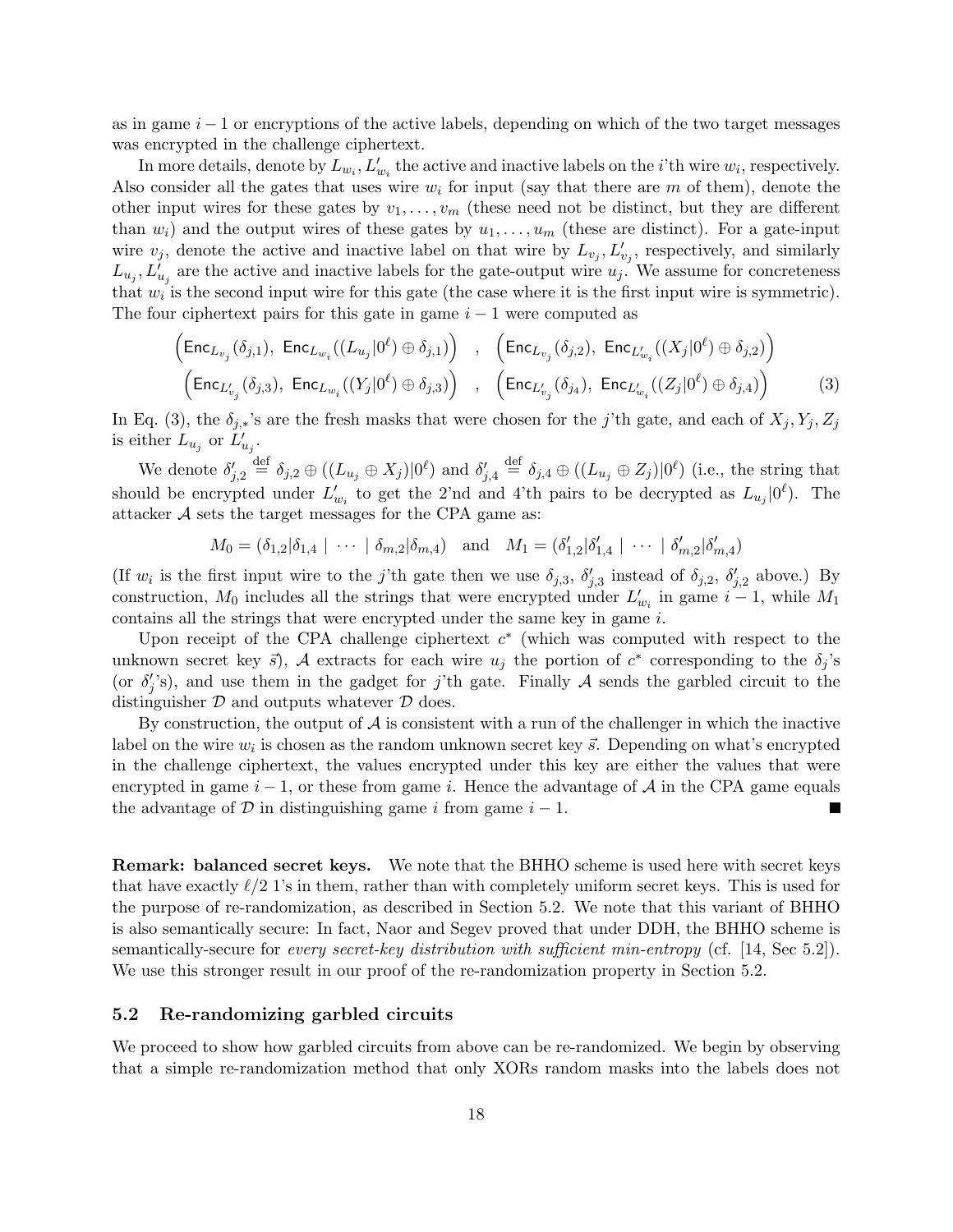work: Observe that the re-randomizer does not know which of the two labels on a wire was used as key (or input) in what ciphertext, so it cannot use two different masks to randomize the two different labels on a wire. Rather, it can only apply the *same mask*  $\Delta_w$  to both labels on a wire. But this is clearly not sufficient for randomization, since it leaves the XOR of the two labels on each wire as it was before.

Moreover, such "partial randomization" is clearly insecure in our application: Note that the predecessor of a node knows the two "old labels" for every wire in its circuit, including the labels for the output wires (which are the current node's input wires). Also, the receiver (Alice) would learn one of the "new labels" on these wire upon evaluation. Hence between the predecessor and Alice, they will be able to reconstruct both new labels for every input, thus un-garbling the circuit of the current node.

To overcome this problem, we rely on stronger homomorphic properties of BHHO: Namely, viewing keys and plaintexts as vectors, it is homomorphic with respect to any affine function over  $Z_q$ . This means, in particular, that it is homomorphic with respect to permutations (i.e., multiplications by permutation matrices). Namely, we can transform a ciphertext  $\mathsf{Enc}_L(L')$  into  $\mathsf{Enc}_{\pi(L)}(\pi'(L'))$  for any two permutations  $\pi, \pi'$  of the bits. We therefore work with balanced secret keys that have exactly  $\ell/2$  1's, and use permutations to randomize them.

Note that in the attack scenario from above, where a predecessor colludes with the recipient, they will now know the old labels  $L, L'$ , and also one new label, computed as  $\pi(L)$ . In Lemma 9 we show that given these three values, the other new label  $\pi(L')$  still has a lot of min-entropy, provided that the Hamming distance between  $L, L'$  is not too small. In the honest-but-curious model,  $L$  and L' will be about  $\ell/2$  apart, hence  $\pi(L')$  will have min-entropy close to  $\ell$  (see Lemma 9 below). <sup>4</sup> The Naor-Segev result [14] then implies that it is safe to use  $\pi(L')$  as a secret key, which is indeed the way that it is used in the re-garbled circuit. Putting all these arguments together, we have the following theorem:

Theorem 8 Under the DDH assumption, the BHHO-based protocol from above is computationally re-randomizable.

Proof (sketch) We describe the re-randomization algorithm. Given a garbled circuit, the rerandomizer chooses a permutation  $\pi_w$  (over  $[1, \ell]$ ) for every wire w in the circuit, and applies that permutation to both labels on this wire. For the OT portion, since we are using a bit-by-bit OT protocol then the re-randomizer just permutes the OT responses and then re-randomizes them to hide the permutation. Namely, the second-message OT message for each of Alice's input bits is a vector of  $\ell$  OT responses (one for each bit in the labels of the wire  $w_i$ ). The re-randomizer permutes these  $\ell$  OT responses according to  $\pi_{w_i}$  and then re-randomizes them all.

For the garbled circuit portion, consider one particular gate in the circuit, which is represented by four ciphertexts as in Eq. (1)

$$
\Big\{ \Big(\mathsf{Enc}_{L_{w_1,i}}(\delta_{i,j}),\; \mathsf{Enc}_{L_{w_2,j}}((L_{w_3,k}|0^{\ell})\oplus \delta_{i,j})\Big) \; : \; i,j \in \{0,1\}, \; k=i \star j \Big\}
$$

Of course, the re-randomizer only sees the ciphertexts, not the labels that were used to generate them. Still, using the BHHO homomorphic properties and the permutations  $\pi_{w_1}, \pi_{w_2}, \pi_{w_3}$  that is

<sup>4</sup>One can view Lemma 9 as saying that a random bit permutation gives a weak notion of universal hashing: although it is not true that  $\pi(L')$  has high entropy given  $\pi(L)$  for every  $L \neq L'$ , it does hold when the Hamming distance between  $L, L'$  is large enough.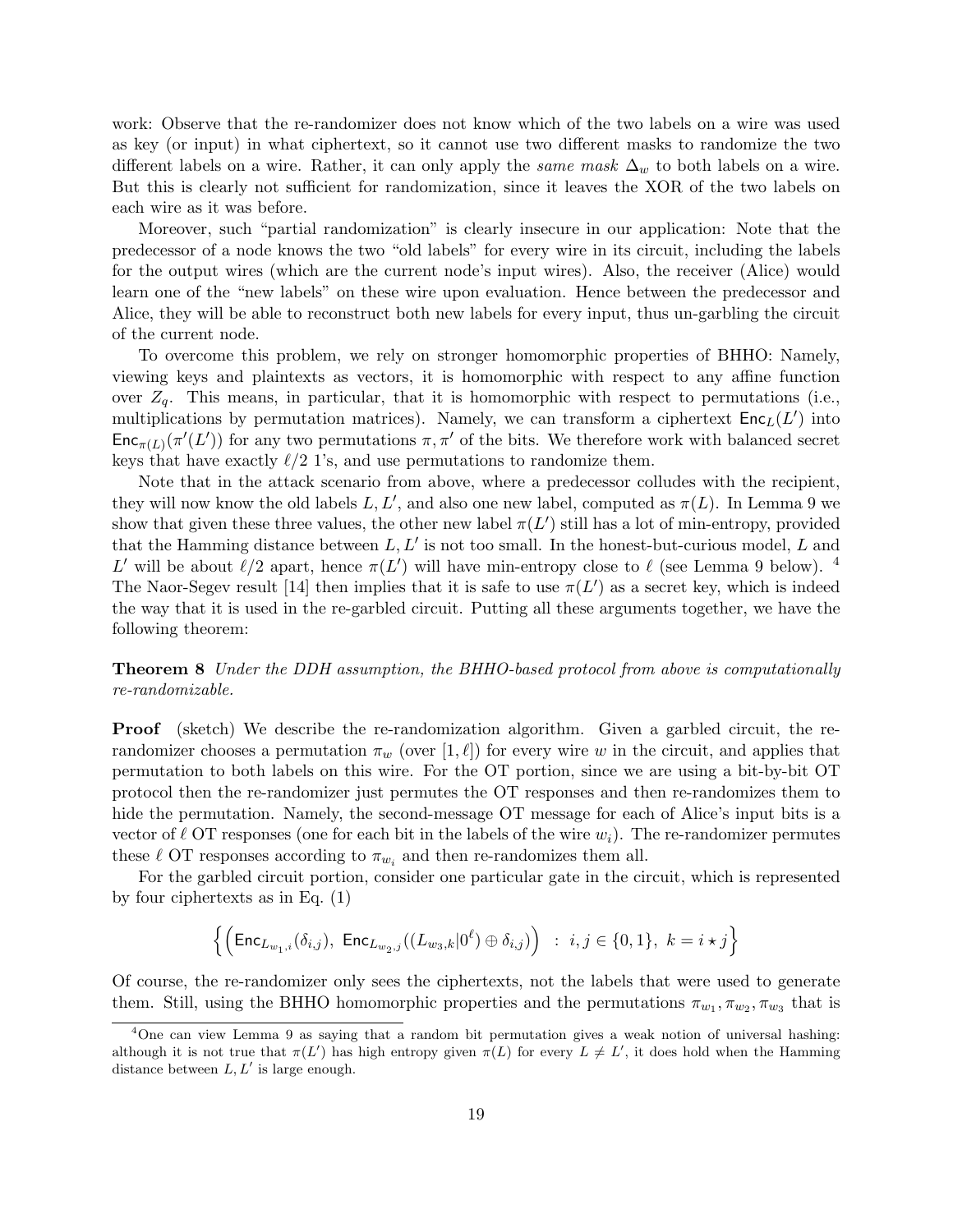chose, it can transform these ciphertexts first into

$$
\left\{ \Big(\mathrm{Enc}_{\pi_{w_1}(L_{w_1,i})}(\tilde{\pi}_{w_3}(\delta_{i,j})), \ \mathrm{Enc}_{\pi_{w_2}(L_{w_2,j})}(\tilde{\pi}_{w_3}((L_{w_3,k}|0^\ell)\oplus \delta_{i,j})\Big) \ : \ i,j\in\{0,1\}, \ k=i\star j\right\}
$$

where by  $\tilde{\pi}_{w_3}(\cdot)$  above we mean applying  $\pi_{w_3}$  to the first  $\ell$  bits of the 2 $\ell$ -bit argument, leaving the last bits unchanged. Then the re-randomizer chooses one more random mask for every pair and XORs it into the values encrypted in both ciphertexts. The result is four pairs of ciphertexts, each of them a random encryption under the permuted key, such that each pair encrypts the corresponding permuted output label.

Similarly for an output wire w, the re-randomizer uses the homomorphism of BHHO to transform the pair of public keys for  $L_{w,0}, L_{w,1}$  into a pair of public-keys with respect to  $\pi_w(L_{w,0}), \pi_w(L_{w,1}).$ 

The proof that this procedure achieves computational re-randomization is nearly identical to the proof that it achieves server privacy. Namely, we show that even given the original garbled circuit and all the randomness that was used to generate it, the re-randomized circuit is still indistinguishable from the output of the simulator from Theorem 7. Computational re-randomization follows since we already proved that the simulator's output is indistinguishable from a fresh random garbled circuit.

The only difference between this proof and the one from Theorem 7 is in the reduction to semantic-security of BHHO, when moving from game  $i-1$  to game i. In the case of re-randomization, the distinguisher  $\mathcal D$  also knows for each wire w the two "old labels" that were used previously on this wire. That is, if the current labels on this wire are  $L_w$  and  $L'_w$ , then the distinguisher knows also  $\pi_w^{-1}(L_w)$  and  $\pi_w^{-1}(L'_w)$ . In the reduction, therefore, the attacker A (who wants to implicitly define  $L'_w = \vec{s}$  for the unknown secret key  $\vec{s}$ ) must be able to supply these quantities to the distinguisher D.

Here we appeal to the Naor-Segev result about the leakage resilience of BHHO [14]. We define a randomized leakage function that given a secret key  $\vec{s}$  (with  $\ell/2$  1's), chooses at random another balanced string  $L_w$  and a bit permutation  $\pi$ , and returns to the adversary  $\pi^{-1}(L_w)$ ,  $\pi^{-1}(\vec{s})$ , and  $L_w$ . Lemma 9 says that this leakage function leaks only  $O(\log \ell)$  bits of entropy about  $\vec{s}$ , and the result of Naor-Segev says that BHHO is still semantically-secure with respect to such leakage functions.

The permutations lemma. Let  $HW_{\ell,k} \subseteq \{0,1\}^{\ell}$  denote the set of all  $\ell$ -bit strings with Hamming weight exactly k, and also let  $S_{\ell}$  denote the set of all permutations over  $\ell$  elements. Assume that  $\ell$  is even from now on. The lemma below shows that for two strings  $L_1$  and  $L_2$ , chosen uniformly at random from  $HW_{\ell,\ell/2}$ , and a random permutation  $\pi : [\ell] \to [\ell]$ , the string  $\pi(L_2)$  has large residual min-entropy even given  $L_1, L_2$  and  $\pi(L_1)$ . For the lemma below, let  $H_{\infty}(X|Y)$  be the average min-entropy of X given Y (cf. [7]), that is

$$
\widetilde{H}_{\infty}(X|Y) \stackrel{\text{def}}{=} -\log \mathop{\mathbb{E}}_{y \leftarrow Y} \left( \max_{x} \Pr[X = x | Y = y] \right) = -\log \mathop{\mathbb{E}}_{y \leftarrow Y} \left( 2^{-H_{\infty}(X|Y=y)} \right)
$$

**Lemma 9** Let  $L_1, L_2 \in_R HW_{\ell, \ell/2}$ , and  $\pi \in_R S_{\ell}$  be uniformly random. Then:

$$
\widetilde{H}_{\infty}(\pi(L_2) \mid L_1, L_2, \pi(L_1)) \ge \ell - \frac{3}{2} \log \ell
$$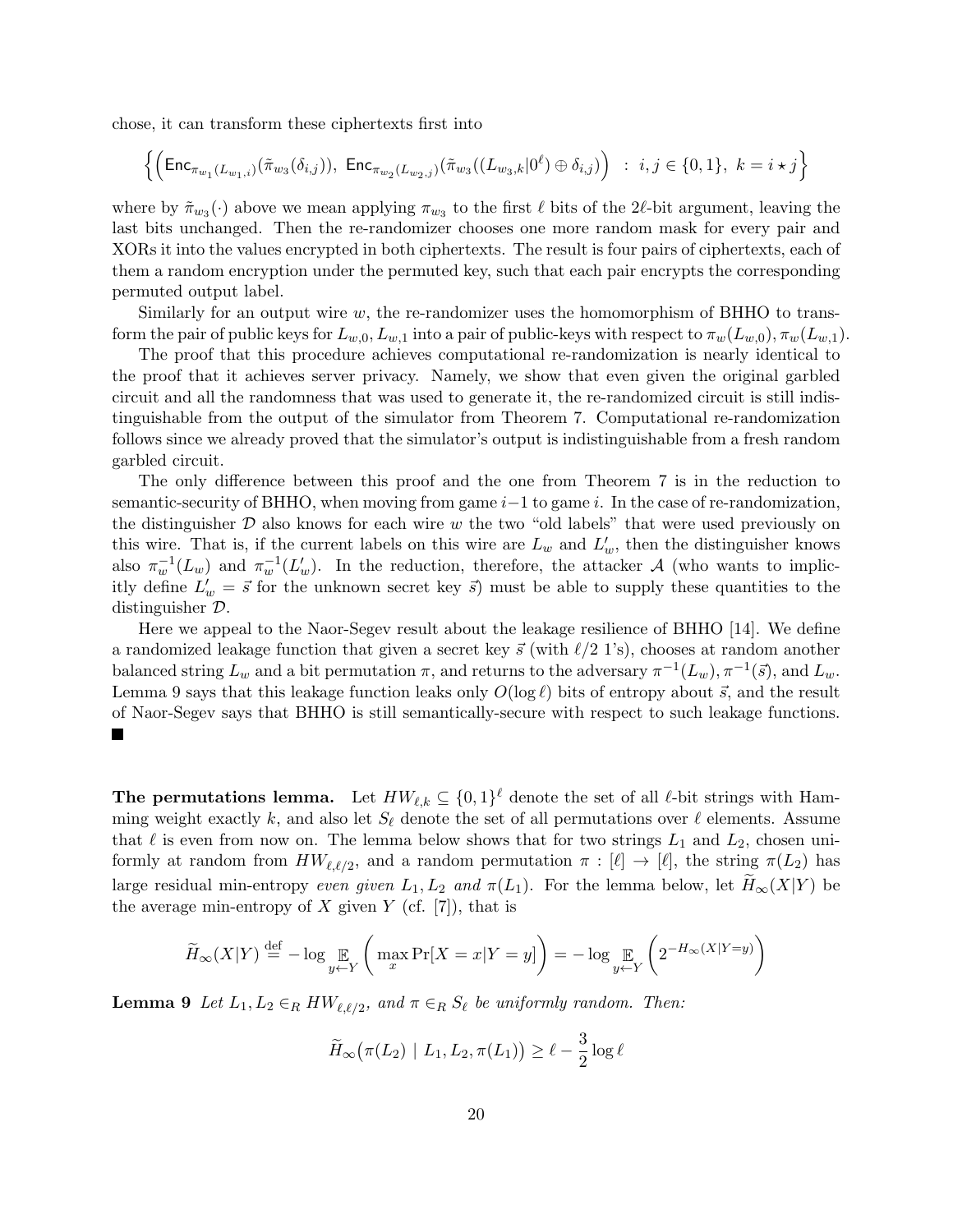The proof is in Appendix B. It follows easily from the observation that given  $L_1, L_2$  and  $\pi(L_1)$ , the string  $\pi(L_2)$  is distributed uniformly from among all strings in  $HW_{\ell,\ell/2}$  whose Hamming distance from  $\pi(L_1)$  equals the Hamming distance between  $L_1$  and  $L_2$ .

Acknowledgments. We thank Yuval Ishai for several inspiring discussions.

# References

- [1] A. Acharya, C. Hazay, V. Kolesnikov, and M. Prabhakaran. SCALES: MPC with small clients and larger ephemeral servers. Cryptology ePrint Archive, 2022/751, 2022. https://eprint. iacr.org/2022/751.
- [2] C. Aguilar-Melchor, P. Gaborit, and J. Herranz. Additively Homomorphic Encryption with d-Operand Multiplications. In Advances in Cryptology - CRYPTO'10, Lecture Notes in Computer Science. Springer, 2010. http://eprint.iacr.org/2008/378/.
- [3] W. Aiello, Y. Ishai, and O. Reingold. Priced oblivious transfer: How to sell digital goods. In Advances in Cryptology - EUROCRYPT'01, volume 2139 of Lecture Notes in Computer Science, pages 119–135. Springer, 2001.
- [4] B. Barak, I. Haitner, D. Hofheinz, and Y. Ishai. Bounded key-dependent message security. In Advances in Cryptology - EUROCRYPT'10, Lecture Notes in Computer Science. Springer, 2010. http://eprint.iacr.org/2009/511.
- [5] D. Boneh, S. Halevi, M. Hamburg, and R. Ostrovsky. Circular-secure encryption from decision diffie-hellman. In Advances in Cryptology - CRYPTO'08, volume 5157 of Lecture Notes in Computer Science, pages 108–125. Springer, 2008.
- [6] C. Cachin, J. Camenisch, J. Kilian, and J. M¨uller. One-round secure computation and secure autonomous mobile agents. In ICALP'00, volume 1853 of Lecture Notes in Computer Science, pages 512–523. Springer, 2000.
- [7] Y. Dodis, L. Reyzin, and A. Smith. Fuzzy extractors: How to generate strong keys from biometrics and other noisy data. In Advances in Cryptology - EUROCRYPT'04, volume 3027, pages 523–540. Springer, 2004.
- [8] C. Gentry. Fully homomorphic encryption using ideal lattices. In STOC '09, pages 169–178. ACM, 2009.
- [9] S. Goldwasser and S. Micali. Probabilistic encryption. J. Comput. Syst. Sci., 28(2):270–299, 1984.
- [10] Y. Ishai and A. Paskin. Evaluating branching programs on encrypted data. In Theory of Cryptography - TCC'07, volume 4392 of Lecture Notes in Computer Science, pages 575–594. Springer, 2007.
- [11] E. Kushilevitz and R. Ostrovsky. Replication is NOT Needed: SINGLE Database, Computationally-Private Information Retrieval. In FOCS'97, pages 364–373. IEEE, 1997.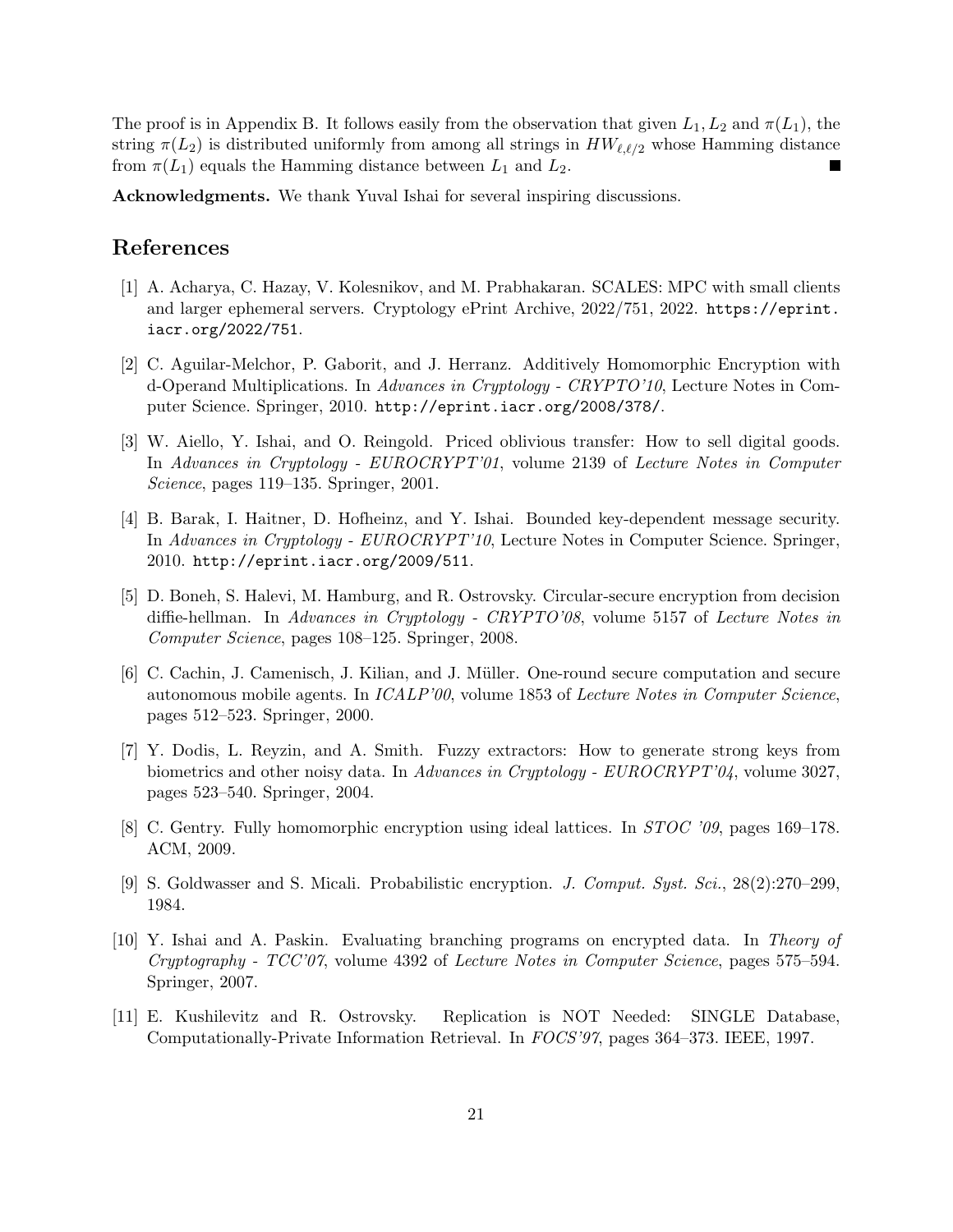- [12] Y. Lindell and B. Pinkas. A Proof of Security of Yao's Protocol for Two-Party Computation. J. Cryptology, 22(2):161–188, 2009.
- [13] M. Naor and B. Pinkas. Efficient oblivious transfer protocols. In ACM-SIAM symposium on Discrete algorithms - SODA'01, pages 448–457. ACM, 2001.
- [14] M. Naor and G. Segev. Public-key cryptosystems resilient to key leakage. In Advances in Cryptology - CRYPTO'09, volume 5677 of Lecture Notes in Computer Science, pages 18–35. Springer, 2009.
- [15] R. Rivest, L. Adleman, and M. Dertouzos. On data banks and privacy homomorphisms. In Foundations of Secure Computation, pages 169–177. Academic Press, 1978.
- [16] T. Sander, A. Young, and M. Yung. Non-interactive CryptoComputing for NC1. In  $40th$ Annual Symposium on Foundations of Computer Science - FOCS'99, pages 554–567. IEEE, 1999.
- [17] N. Smart and F. Vercauteren. Fully homomorphic encryption with relatively small key and ciphertext sizes. In Public Key Cryptography - PKC'10, Lecture Notes in Computer Science. Springer, 2010. http://eprint.iacr.org/2009/571.
- [18] M. van Dijk, C. Gentry, S. Halevi, and V. Vaikuntanathan. Fully homomorphic encryption over the integers. In Advances in Cryptology - EUROCRYPT'10, Lecture Notes in Computer Science. Springer, 2010. http://eprint.iacr.org/2009/616.
- [19] A. C. Yao. Protocols for secure computations (extended abstract). In 23rd Annual Symposium on Foundations of Computer Science – FOCS '82, pages 160–164. IEEE, 1982.

# A Building Blocks for the Construction from Section 5

### A.1 Re-randomizable oblivious transfer

**Definition 8 (Oblivious Transfer – honest but curious)** A two-message oblivious transfer protocol is a two party protocol between a sender and a receiver, where the sender gets as input two bits  $\gamma_0, \gamma_1 \in \{0, 1\}$ , the receiver gets as input a choice bit  $\sigma \in \{0, 1\}$ , and the following conditions are satisfied:

- **•** Functionality: For any sender input bits  $\gamma_0, \gamma_1$  and choice bit  $\sigma$ , the receiver outputs  $\gamma_\sigma$  at the end of the protocol.
- Receiver's security: Denote by  $OT1(1^k, \sigma)$  the message sent by the honest receiver with choice bit input  $\sigma$  (and security parameter k). Then the distribution  $OT1(1^k, 0)$  and  $OT1(1^k, 1)$  are indistinguishable.
- Sender's security: Denote by  $OT2(1^k, \gamma_0, \gamma_1, m_1)$  the response of the honest sender with input  $(\gamma_0, \gamma_1)$  and security parameter k when the receiver's first message is m<sub>1</sub>. Then there exists an efficient simulator Sim such that for any three bits  $\sigma, \gamma_0, \gamma_1 \in \{0, 1\}$ , and any firstmessage message  $m_1$  in the support of  $OT1(1^k, \sigma)$ , the distributions  $OT2(1^k, \gamma_0, \gamma_1, m_1)$  and  $\mathsf{Sim}(1^k, b, m_1, \gamma_\sigma)$  are statistically close.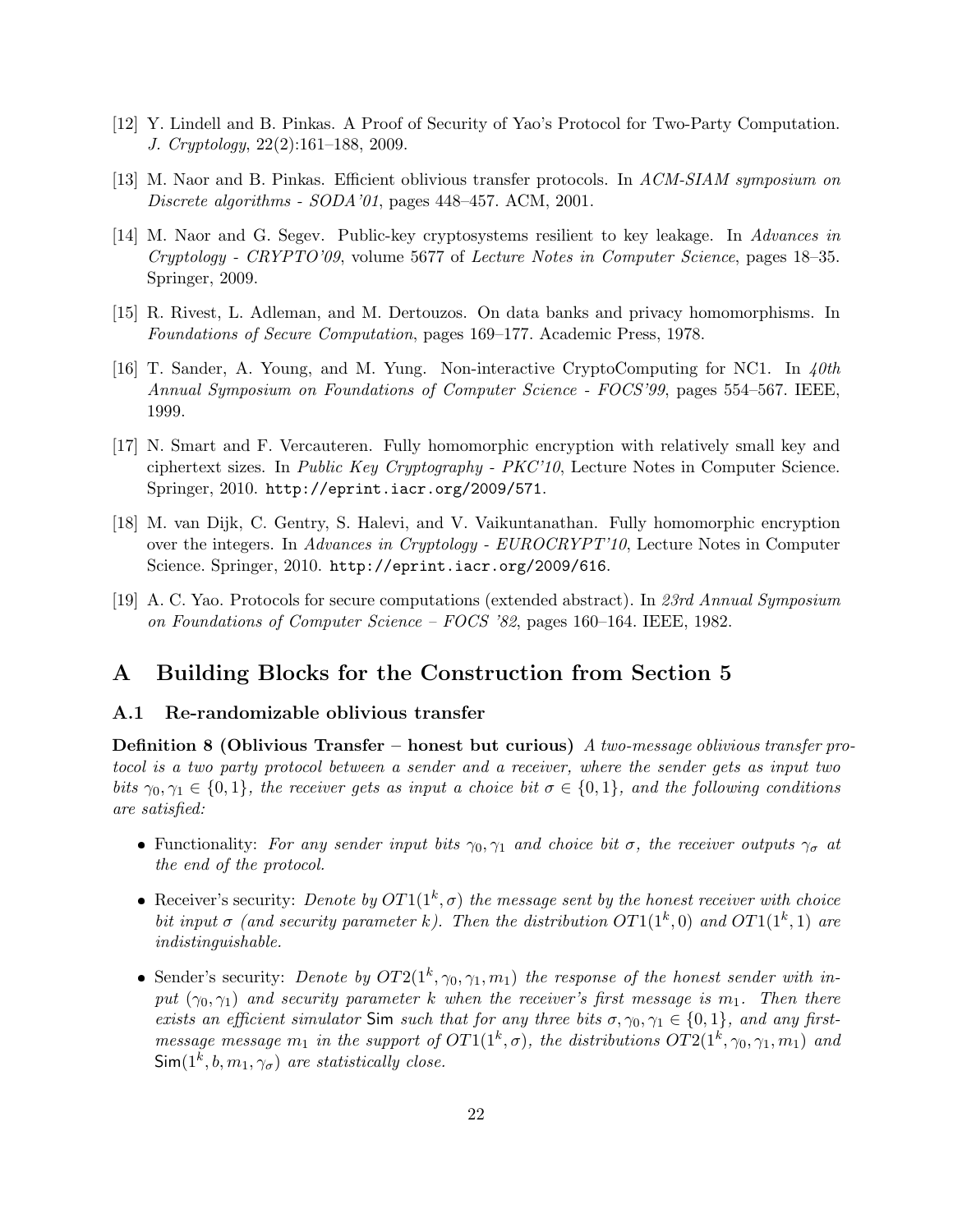Definition 9 (Re-randomizable OT) A two-message oblivious transfer protocol is re-randomizable if there exists an efficient algorithm reRand such that for every three bits  $\sigma, \gamma_0, \gamma_1$ , every  $(m_1, r_1) \in$  $OT1(\sigma)$  and every second-message message  $(m_2, r_2) \in OT2(1^k, \gamma_0, \gamma_1, m_1),$  the distributions  ${\sf reRand}(m_1, m_2)$ and  $OT2(\gamma_0, \gamma_1, m_1)$  are indistinguishable, even given  $\sigma, \gamma_0, \gamma_1, m_1, r_1, m_2, r_2$ .

Naor-Pinkas and Aiello et al. [13, 3] proved that the following protocol meets Definition 8.<sup>5</sup> The protocol operates in a prime-order group where the decision Diffie-Hellman problem is believed hard. Denote the group order by q. On input a choice-bit  $\sigma$ , the receiver chooses two arbitrary distinct order-q elements  $g, h \in G$  and two random distinct exponents  $r, r' \in R \mathbb{Z}_q^*$ . The receiver computes  $x := g^r$ ,  $y_{\sigma} := h^r$ , and  $y_{\bar{\sigma}} := h^{r'}$ , and sends to the sender the elements  $(g, h, x, y_0, y_1)$ . Note that  $(g, h, x, y_{\sigma})$  is a Diffie-Hellman tuple, while  $(g, h, x, y_{\bar{\sigma}})$  is a non-Diffie-Hellman tuple.

The sender, given two input bits  $\gamma_0, \gamma_1$  and the receiver's message  $(g, h, x, y_0, y_1)$ , chooses four random exponents  $s_0, t_0, s_1, t_1 \in_R Z_q$ , and for  $i \in \{0,1\}$  it sets  $a_i := g^{s_i} h^{t_i}$  and  $b_i := x^{s_i} y_i^{t_i} \cdot g^{\gamma_i}$ . The sender sends  $(a_0, b_0, a_1, b_1)$  back to the receiver. When the sender inputs are longer than one bit, the same construction can be repeated for every bit (but they all can share the same elements  $g, h, x, y_0, y_1$ .

The receiver can recover the bit  $\gamma_b$  by outputting zero when  $b_{\sigma} = a_{\sigma}^r$  and outputting one otherwise. At the same time, the bit  $\gamma_{\bar{\sigma}}$  is statistically hidden from the receiver, since  $(g, h, x, y_{\bar{\sigma}})$ is a non-Diffie-Hellman tuple.

This scheme is also re-randomizable: On input  $m_1 = (g, h, x, y_0, y_1)$  and  $m_2 = (a_0, b_0, a_1, b_1)$ , the reRand algorithm chooses four random exponents  $s'_0, t'_0, s'_1, t'_1 \in_R Z_q$ , and for  $i \in \{0, 1\}$  it sets:  $a'_i := g^{s'_i} h^{t'_i} \cdot a_i \ (= g^{s'_i + s_i} h^{t'_i + t_i}), \text{ and } b'_i := x^{s'_i} y_i^{t'_i} \cdot b_i \ (= x^{s'_i + s_i} y_i^{t'_i + t_i} \cdot g^{\gamma_i}).$ 

### A.2 The BHHO encryption scheme

Boneh et al. described in [5] a "circular secure" encryption scheme, with security based on the hardness of DDH. Below we refer to this scheme as the BHHO scheme. The BHHO scheme is a public-key encryption scheme, but here we describe it as a secret-key scheme (since we only use the public key for re-randomization, not for encryption). The scheme works in a prime-order group G where the Decision Diffie-Hellman problem is believed hard. Denote the order of G by q, let g be some "canonical" generator of G, and denote  $\ell \stackrel{\text{def}}{=} \lceil 3 \log q \rceil$ .

The secret key is a random vector  $\vec{s} \in \{0,1\}^{\ell}$ . An encryption of a bit  $b \in \{0,1\}$  is an  $(\ell+1)$ vector of elements  $\vec{u} \in G^{\ell+1}$ , with the first  $\ell$  elements chosen at random in G and the last one computed as  $u_{\ell+1} := g^b / \prod_{i=1}^{\ell} u_i^{s_i}$ . Decryption works by outputting zero if  $u_{\ell+1} \cdot \prod_{i=1}^{\ell} u_i^{s_i} = 1$ , one if  $u_{\ell+1} \cdot \prod_{i=1}^{\ell} u_i^{s_i} = g$ , and  $\perp$  otherwise. The public key for this scheme is a random encryptions of zero, and here we consider the public key to be a part of every ciphertext. Encrypting a vector of bits is done bit-by-bit.

It was shown in [5] that this scheme is semantically secure, and it also enjoys strong homomorphic properties for both plaintext and secret-key. In particular, given a BHHO public key pk for some secret key  $\vec{s} \in \{0,1\}^{\ell}$  and a ciphertext  $\vec{u} \in G^{\ell+1}$  that encrypts a bit b w.r.t.  $\vec{s}$ , and given any affine transformation from  $Z_q^{\ell}$  to itself,  $T(\vec{x}) = A\vec{x} + \vec{b}$ , one can transform PK,  $\vec{u}$  into PK',  $\vec{u'}$  such that IF  $\vec{s'} = T(\vec{s})$  is a 0-1 vector, THEN PK' is a random public key for  $\vec{s'}$  and  $\vec{u'}$  is a random encryption of the same bit b under  $\vec{s'}$ . This means in particular that we can implement a bitwise XOR of a known mask with  $\vec{s}$ , and a permutation of the bits of  $\vec{s}$ , since both are affine functions that map

<sup>&</sup>lt;sup>5</sup>In fact, they proved that this protocol is even secure in the malicious model.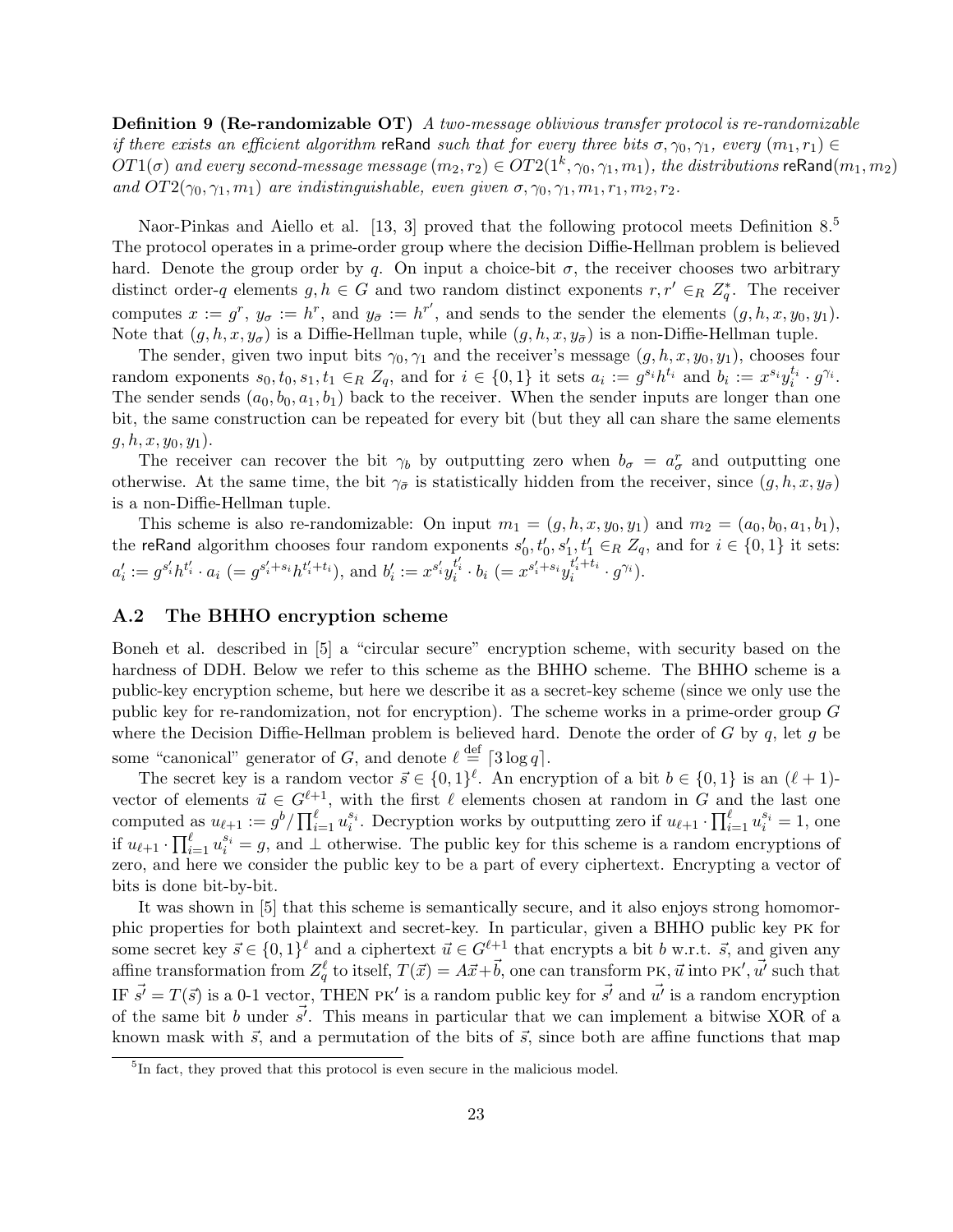0-1 vectors to 0-1 vectors. Also, BHHO has the same homomorphic properties with respect to the plaintext.

(Strictly speaking, to get new public key and ciphertext that are random and independent of the original PK and  $\vec{u}$ , one needs to use the "extended public key" for the scheme  $\mathcal{E}_1$  from [5]. It is easy to see, however, that using the non-extended public key we get a new public key and ciphertext that are pseudorandom under DDH. We ignore this fine point in the rest of this writeup.)

# B Proof of Lemma 9

We show that for any two fixed strings  $x, y \in HW_{\ell,\ell/2}$  whose Hamming distance is d (d must be even), the residual min-entropy

$$
\widetilde{H}_{\infty}(\pi(y) \mid x, y, \pi(x)) = 2 \log \binom{n/2}{d/2} \tag{4}
$$

where  $\pi \leftarrow S_{\ell}$  is uniformly random. This immediately implies Lemma 9, since

$$
\widetilde{H}_{\infty}(\pi(L_2) \mid L_1, L_2, \pi(L_1)) = -\log \mathop{\mathbb{E}}_{x, y \leftarrow HW_{n, n/2}} \left( 2^{-\widetilde{H}_{\infty}(\pi(y)|x, y, \pi(x))} \right) \qquad \text{(by definition of } \widetilde{H}_{\infty})
$$
\n
$$
= -\log \left( \sum_{\text{even } d} \Pr[HD(\ell_1, \ell_2) = d] \cdot \frac{1}{\binom{\ell/2}{d/2}^2} \right) \qquad \text{(by Equation 4)}
$$
\n
$$
= -\log \left( \frac{1}{\binom{\ell}{\ell/2}} \cdot \sum_{\text{even } d} \binom{\ell/2}{d/2}^2 \cdot \frac{1}{\binom{\ell/2}{d/2}^2} \right) \qquad \text{(by prob. calculation)}
$$
\n
$$
= \log \left( \binom{\ell}{\ell/2} / \left( \frac{\ell}{2} + 1 \right) \right) \ge \log \left( 2^{\ell - 1} / \left( \frac{\ell}{2} \right)^{3/2} \right) \ge \ell - \frac{3}{2} \log \ell
$$

It remains to prove Equation 4. Fix  $x, x' \in HW_{\ell,\ell/2}$ , and define  $S_{x,x'} \stackrel{\text{def}}{=} {\pi : \pi(x) = x'}$ . It is not hard to see that  $|S_{x,x'}| = ((\ell/2)!)^2$  for every  $x, x' \in HW_{\ell,\ell/2}$ : Let  $I_0, I_1$  a partition of the bit positions [ $\ell$ ] according to whether  $x_i = 0$  or  $x_i = 1$ , and similarly let  $I'_0, I'_1$  be such a partition for x'. (Note that  $|I_0| = |I_1| = |I'_0| = |I'_1| = \ell/2.$ )

$$
I_0 = \{i \in [\ell] : x_i = 0\} , I'_0 = \{i \in [\ell] : x'_i = 0\}
$$
  

$$
I_1 = \{i \in [\ell] : x_i = 1\} , I'_1 = \{i \in [\ell] : x'_i = 1\}
$$

Also let  $\delta$  be a fixed "canonical" permutation mapping  $I_0$  to  $I'_0$  and  $I_1$  to  $I'_1$ . Then every permutation mapping x to x' is a product  $\pi = \rho_{I_0} \circ \rho_{I_1} \circ \delta$ , with  $\rho_{I_0}$  a permutation only on the indexes in  $I_0$  and  $\rho_{I_1}$  a permutation only on the indexes in  $I_1$ . Moreover the mapping  $(\rho_{I_0}, \rho_{I_1}) \Leftrightarrow \pi$  is a bijection between  $S_{x,x'}$  and  $S_{\ell/2} \times S_{\ell/2}$ .

Similarly, fix four strings  $x, y, x'y' \in HW_{\ell,\ell/2}$ , and define  $T_{x,y,x',y'} \stackrel{\text{def}}{=} {\pi : \pi(x) = x', \pi(y) = y'}$ . Let us also denote by d the Hamming distance between  $x, y$ . A similar argument to above shows that the size of  $T_{x,y,x',y'}$  is either zero (if the Hamming distance between  $x', y'$  is anything other than d), or else it is exactly  $((d/2)!((\ell/2-d/2)!)^2$ . (In this case we partition  $[\ell]$  to four sets, depending on the values of both  $x_i$  and  $y_i$ , and any  $\pi \in T_{x,y,x',y'}$  corresponds to individually permuting each of these four sets.)